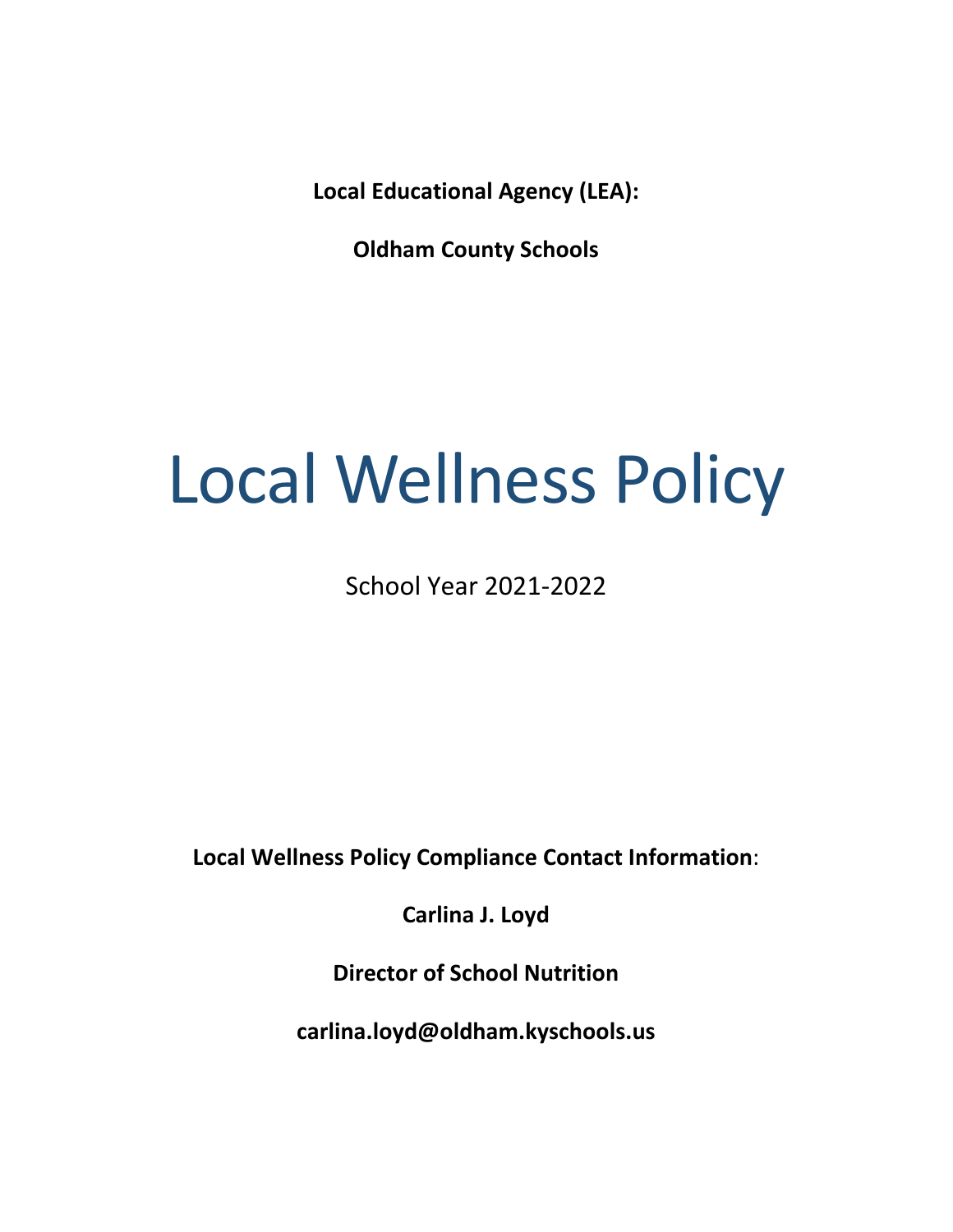# **I. Policy Preamble**

 Oldham County Schools (hereto referred to as the Sponsor) is committed to the optimal development of every student. Good nutrition and regular physical activity before, during, and after the instructional day are strongly correlated with positive student outcomes. The Sponsor believes that we need to create and support health promoting learning environments throughout our agency, giving students the opportunity to achieve success. This policy outlines the Sponsor's approach to ensure all students practice healthy eating and physical activity behaviors throughout the instructional day.

Research shows that two components, good nutrition, and physical activity before, during and after the school day, are strongly correlated with positive student outcomes. For example, student participation in the U.S. Department of Agriculture's (USDA) School Breakfast Program is associated with higher grades and standardized test scores, lower absenteeism and better performance on cognitive tasks.<sup>[i,](#page-28-0)[ii,](#page-28-1)[iii,](#page-28-2)[iv](#page-28-3),[v,](#page-28-4)[vi](#page-28-5),[vii](#page-28-6)</sup> Conversely, less-than-adequate consumption of specific foods including fruits, vegetables and dairy products, is associated with lower grades among students. Viii, [ix,](#page-28-8)[x](#page-28-9) In addition, students who are physically active through active transport to and from school, recess, physical activity breaks, high-quality physical education and extracurricular activities – do better academically. $x_i$ ,  $x_i$ i,  $x_i$ i,  $x_i$ iv. Finally, there is evidence that adequate hydration is associated with better cognitive performance. 15,16,17

The health and safety of students shall be a priority consideration in all Sponsor decisions. The Sponsor is committed to providing educational environments that promote and protect student health, well-being, and ability to learn by supporting healthy eating and physical activity. To this end, the Sponsor supports efforts to implement the following:

- To the maximum extent practicable, Sponsor will participate in available federal school meal programs.
- Sponsor will provide and promote nutrition education and physical education to foster lifelong habits of healthy eating and physical activity and will establish linkages between health education, school meal programs, and related community services.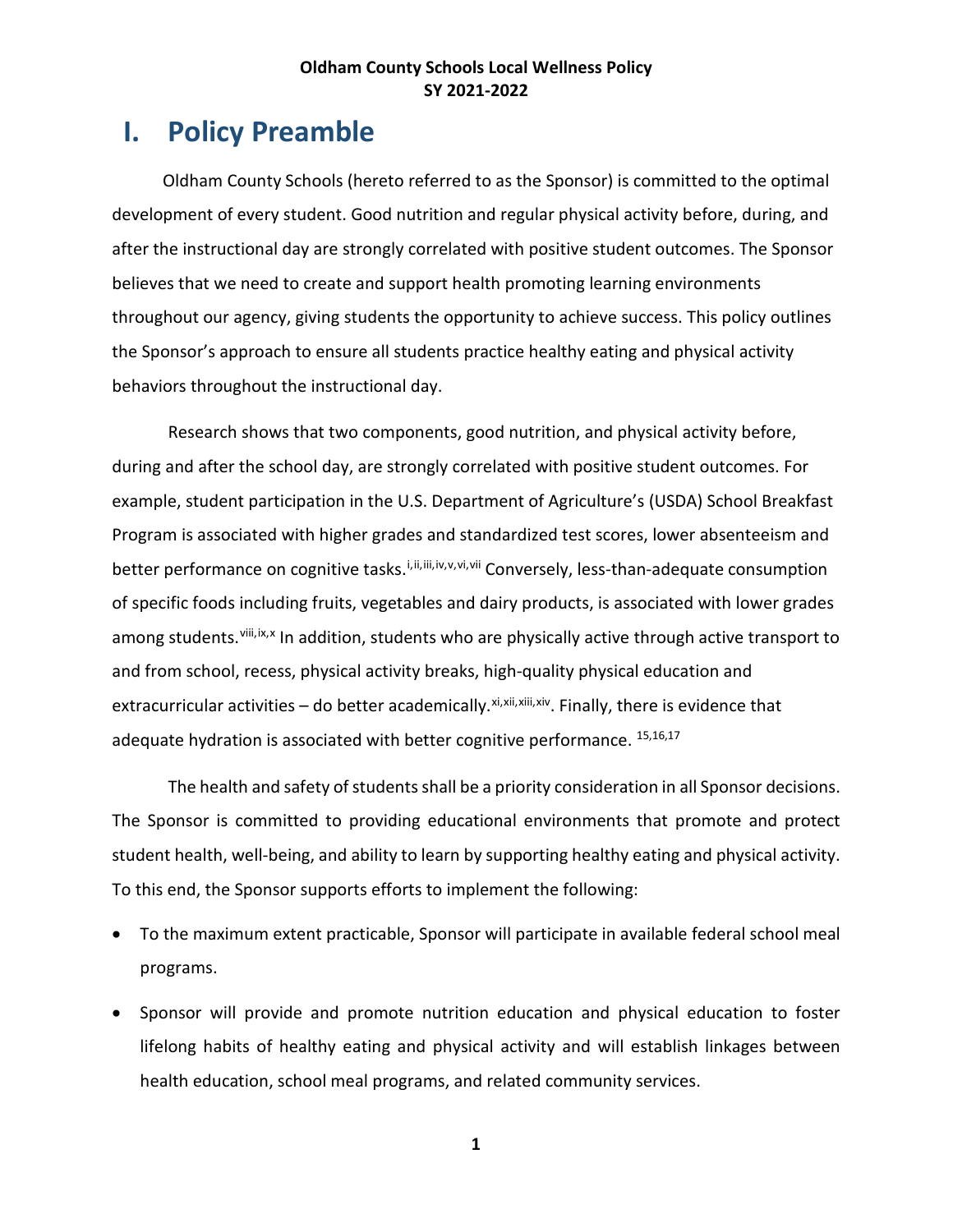• All Sponsors containing grades K-5 or any combination thereof, shall develop and implement an individual wellness policy per KRS 160.345 and Board Policy 02.4241.

This policy outlines the Sponsor's approach to ensuring environments and opportunities for all students to practice healthy eating and physical activity behaviors throughout the instructional day while minimizing commercial distractions. Specifically, this policy establishes goals and procedures to ensure that:

- Students have access to healthy foods throughout the instructional day both through reimbursable school meals and other foods available throughout the campus- in accordance with Federal and state nutrition standards;
- Students receive quality nutrition education that helps them develop lifelong healthy eating behaviors;
- Students have opportunities to be physically active before, during and after the instructional day;
- Sponsor engages in nutrition and physical activity promotion and other activities that promote student wellness;
- Staff are encouraged and supported to practice healthy nutrition and physical activity behaviors in and out of instructional day;
- The community is engaged in supporting the work of the Sponsor in creating continuity between them and other settings for students and staff to practice lifelong healthy habits; and
- The Sponsor establishes and maintains an infrastructure for management, oversight, implementation, communication about and monitoring of the policy and its established goals and objectives.

In accordance with the LWP Implementation rule under the Healthy, Hunger-Free Kids Act of 2010, the Sponsor establishes the following policy for implementation**.** This policy applies to all students and staff. Specific measurable goals and outcomes are identified within each section below.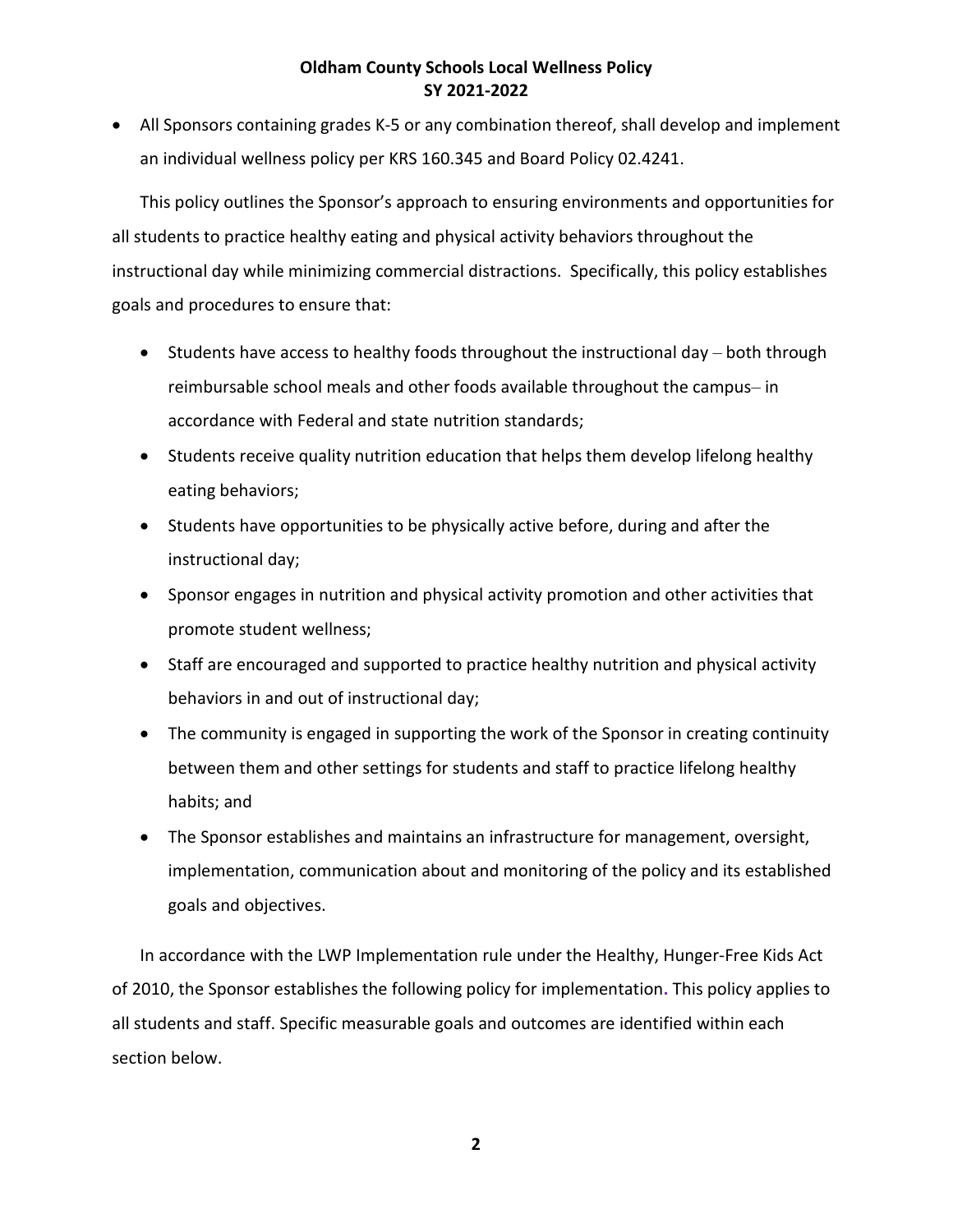- The Sponsor will coordinate the wellness policy with other aspects of school management, including the Sponsor's School Improvement Plan, when appropriate.
- The Sponsor will also include any relevant data or statistics from state or local sources supporting the need for establishing and achieving the goals in this policy.

# **II. Local Wellness Policy Leadership & Sponsor Wellness Group**

# **Sponsor Wellness Group (SWG)**

A Sponsor Wellness Group (SWG) shall be formed and maintained to oversee the activities set forth in this policy. The Group shall meet annually to review nutrition and physical activity policies and to develop an action plan for the coming year. The Group shall meet no less than two times during the school year to discuss the implementation of the established activities and address any barriers and challenges. The Group shall report annually to the Board of Education, or board equivalent, on the implementation of the policy and any recommended changes or revisions. The Board will adopt, or revise policies based on the Group's recommendations.

To the extent possible, the SWG will include representatives from the respective agency and reflect the diversity of the community. The SWG membership will represent all educational instruction levels (i.e. elementary and secondary schools) and include (to the extent possible), but not be limited to**:** 

Administrator (e.g., superintendent, principal, vice principal)

Board Member

Classroom Teacher

Physical Education Teacher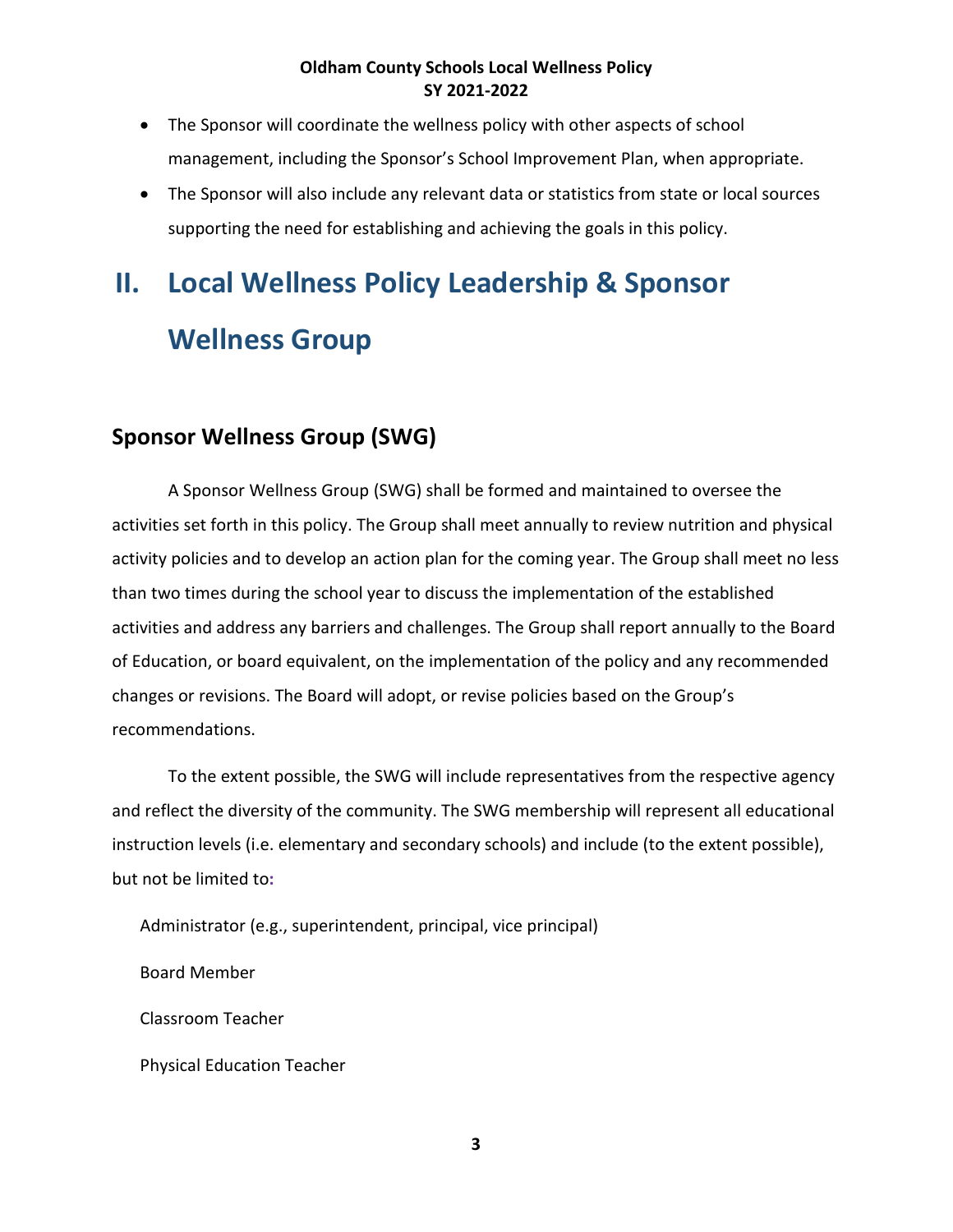School Nutrition Program Representative (e.g., school nutrition director)

School Nurse

Community Member

Parent

Student

Medical/Health Care Professional (e.g., dietitians, doctors, nurses, dentists)

Nutrition and/or Health Education Teachers

School Counselor

The sponsor wellness group shall work to encourage and support all students to be physically active on a regular basis as provided by Sponsor/council policy. Each SWG shall review and consider evidence-based strategies to set measurable goals in providing nutrition education and engaging in nutrition promotion to positively influence lifelong eating behaviors.

Suggested language may include goals related to activities and opportunities:

- offered at each grade level as part of a sequential, comprehensive, standards-based program designed to provide students with the knowledge and skills necessary to promote and protect their health;
- offered as part of health education classes, but may also be included in subjects such as math, science, language arts, social sciences, and elective subjects;
- that include enjoyable, developmentally appropriate, culturally relevant, participatory activities, such as contests, promotions, taste testing, farm visits, and school gardens;
- that promote fruits, vegetables, whole grain products, low-fat and fat-free dairy products, healthy food preparation methods, and health-enhancing nutrition practices;
- that emphasize caloric balance between food intake and energy expenditure (physical activity/exercise);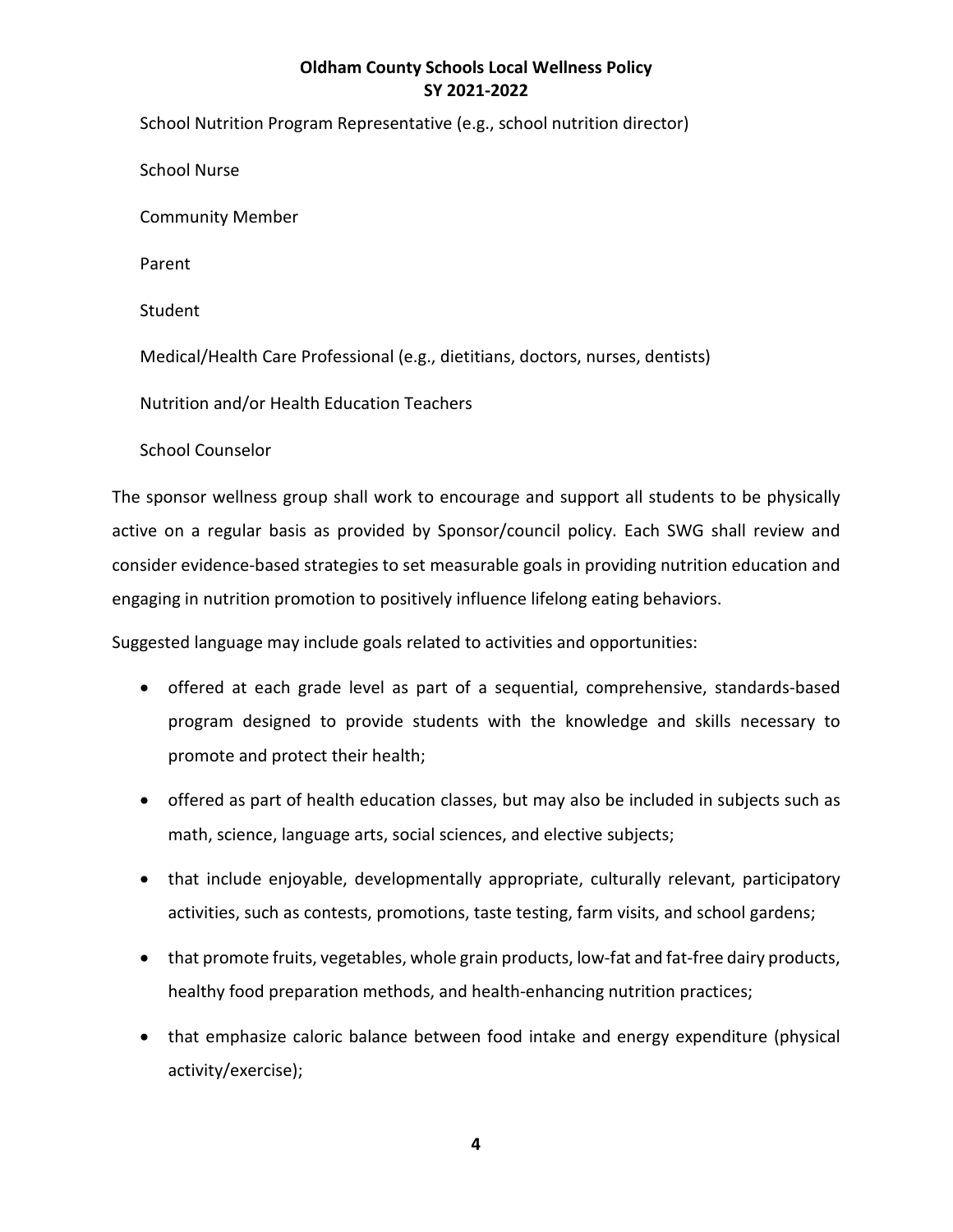- that link with school meal programs, other school foods, and nutrition-related community services; and
- that include training for teachers and other staff.

The Superintendent or designee(s) will convene the SWG and facilitate development of and updates to the wellness policy and will ensure each agency's compliance with the policy. The following individuals are contacts for the wellness group:

| <b>Name</b>     | Title /<br><b>Relationship to</b><br><b>Sponsor</b> | <b>Email Address</b>             | Role                                  |
|-----------------|-----------------------------------------------------|----------------------------------|---------------------------------------|
| Carlina J. Loyd | Director of School<br>Nutrition                     | carlina.loyd@oldham.kyschools.us | <b>Wellness Policy</b><br>Facilitator |

# **III. Local Wellness Policy Implementation, Monitoring, Accountability & Community Engagement**

# **Implementation Plan**

The Sponsor will develop and maintain a plan for implementation to manage and coordinate the execution of this wellness policy. The plan delineates roles, responsibilities, actions and timelines specific to the Sponsor at each educational level; and includes information about who will be responsible to make what change, by how much, where and when; as well as specific goals and objectives for nutrition standards for all foods and beverages available on the campus, food and beverage marketing, nutrition promotion and education, physical activity, physical education and other school-based activities that promote student wellness. It is recommended that the school use the [Healthy Schools Program online tools](https://www.healthiergeneration.org/take-action/assess-a-school-district-or-out-of-school-time-site#school) to complete a Sponsor-level assessment based on the Centers for Disease Control and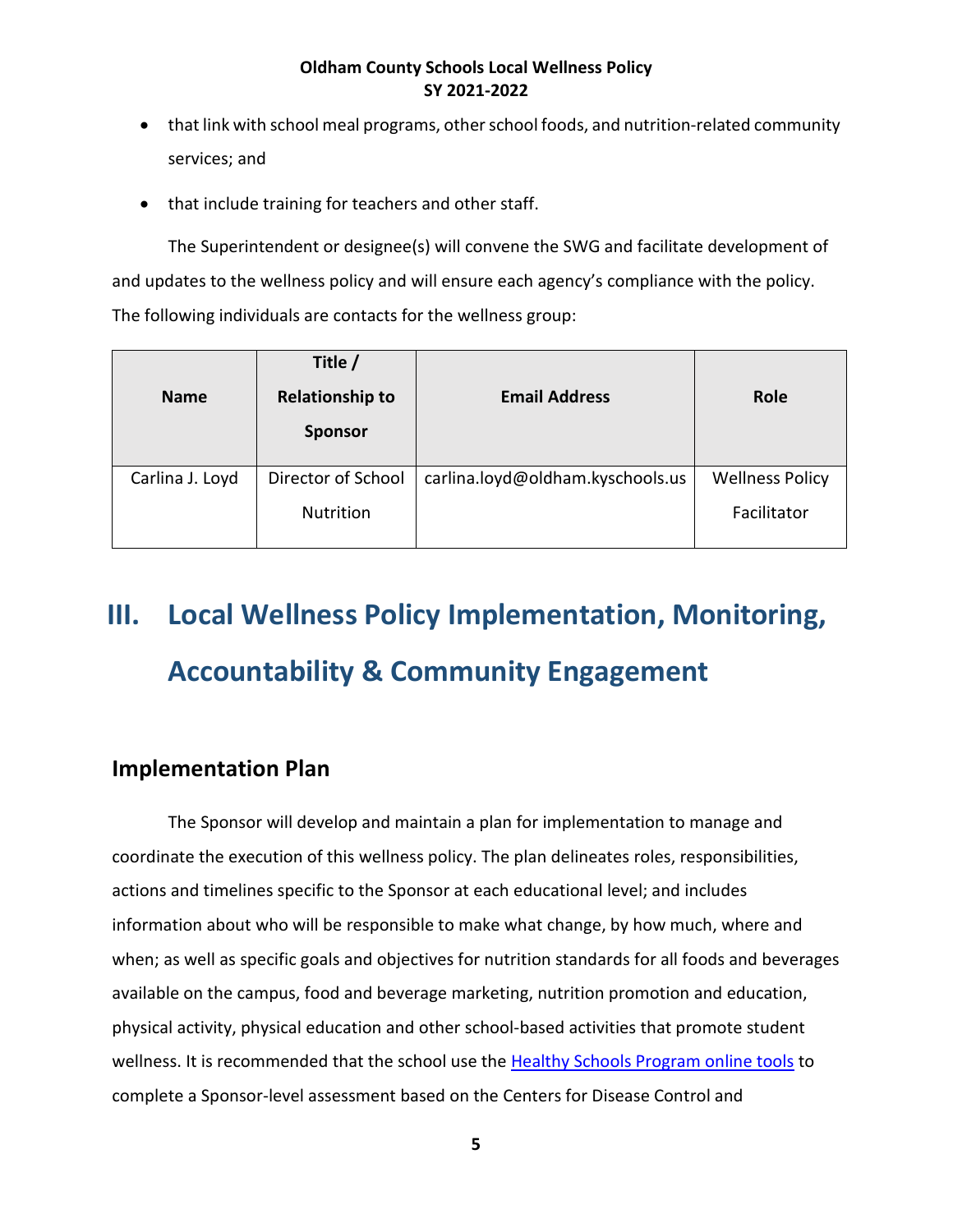Prevention's School Health Index, create an action plan that fosters implementation and generate an annual progress report which can be accessed by contacting the School Wellness Policy Coordinator.

# **Recordkeeping**

The Sponsor will retain records to document compliance with the requirements of the wellness policy on the Sponsor's web site. Documentation maintained in this location will include but will not be limited to:

- The written wellness policy;
- Documentation demonstrating that the policy has been made available to the public;
- Documentation of efforts to review and update the Local Schools Wellness Policy; including an indication of who is involved in the update and methods the Sponsor uses to make stakeholders aware of their ability to participate on the SWG;
- Documentation to demonstrate compliance with the annual public notification requirements;
- The most recent assessment on the implementation of the local school wellness policy;
- Documentation demonstrating the most recent assessment on the implementation of the Local School Wellness Policy has been made available to the public.

The Superintendent/designee shall submit the wellness plan that includes a summary of the findings and recommendations of the nutrition and physical activity report as required by May 1 of each year to the Kentucky Department of Education (KDE). The Sponsor will evaluate compliance with the wellness policy to assess the implementation of the policy and include:

- The extent to which the Sponsor is in compliance with the wellness policy;
- The extent to which the Sponsor's LWP compares to model LWPs;
- A description of the progress made in attaining the goals of the Sponsor's wellness policy.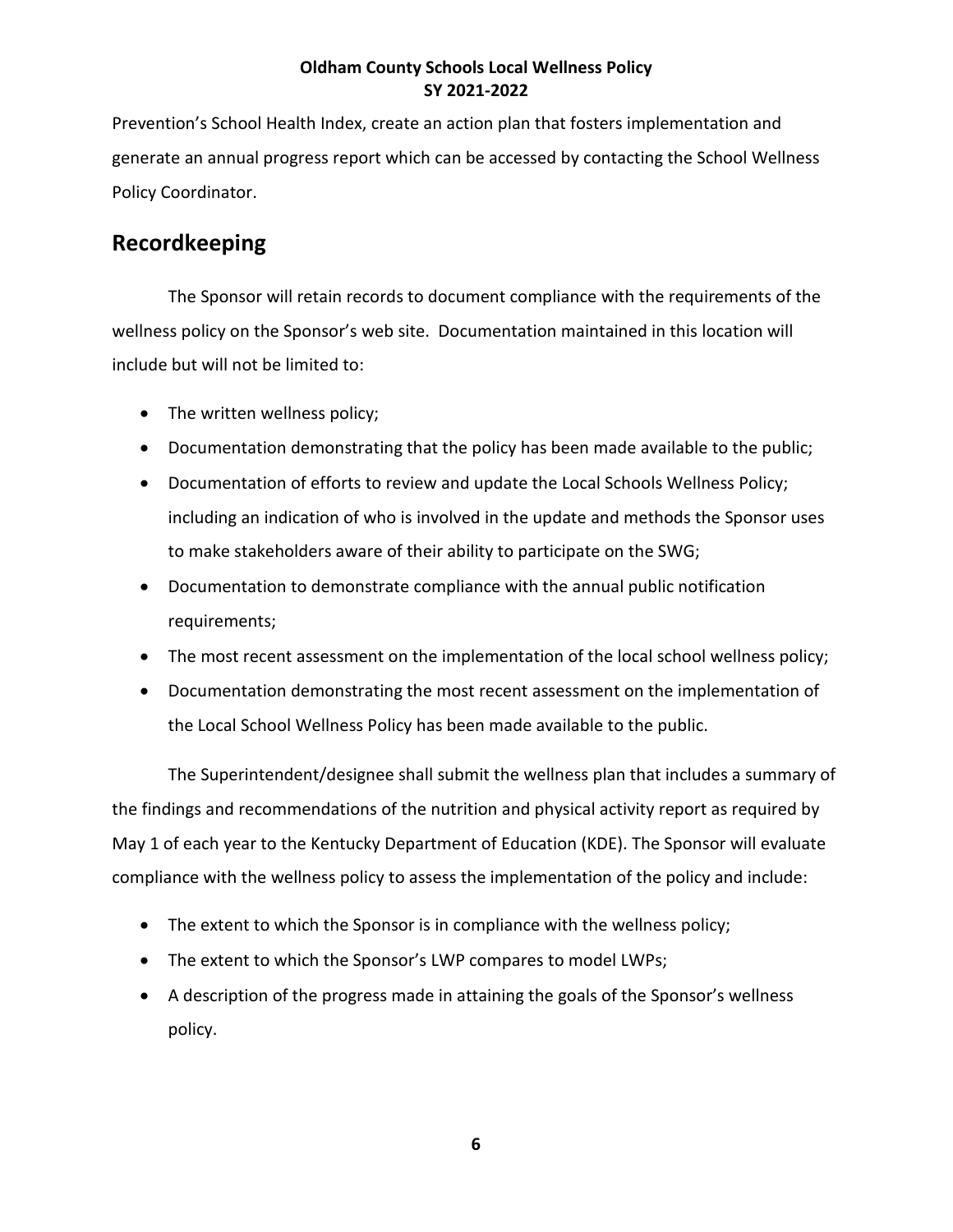# **Annual Notification of Policy**

The Sponsor will actively inform families and the public each year of basic information about this policy, including its content, any updates to the policy and implementation status. The Sponsor will make this information available via the Sponsor website and/or Sponsor-wide communications. The Sponsor will provide as much information as possible about the instructional nutrition environment. This will include a summary of the Sponsor's events or activities related to wellness policy implementation. Annually, the Sponsor will also publicize the name and contact information of the Sponsor and school officials leading and coordinating the committee, as well as information on how the public can get involved with the Sponsor's wellness committee.

# **Triennial Progress Assessments**

The Sponsor will champion the monitoring and evaluation of the wellness policy by conducting an evaluation every three years and reporting the findings of their evaluations.

- The Sponsor will notify staff, students, and households/families of the availability of the wellness report via electronic and non-electronic media channels such as:
	- o The district website.
- The Sponsor wellness policy will be updated as needed based on evaluation results, Sponsor changes, emersion of new health science information/technology, and/or new federal or state guidance are issued.

The position/person responsible for managing the triennial assessment and contact information is the Local Wellness Policy Compliance contact. The SWG, in collaboration with the Sponsor, will monitor their compliance with this wellness policy. The Sponsor will actively notify households/families of the availability of the triennial progress report.

# **Revisions and Updating the Policy**

The SWG will update or modify the wellness policy based on the results of the annual School Health Index and triennial assessments and/or as Sponsor priorities change; community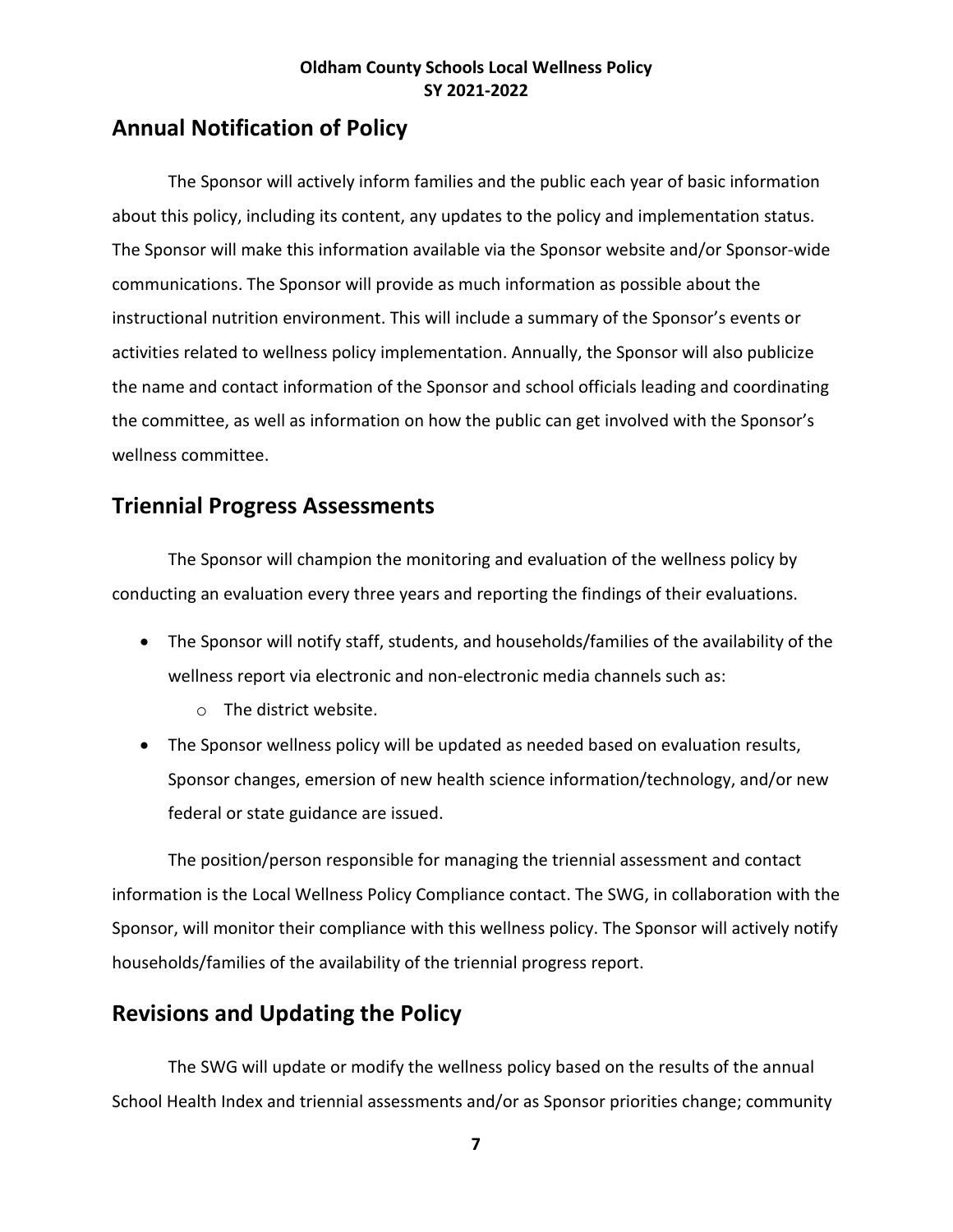needs change; wellness goals are met; new health science, information, and technology emerges; and new Federal or state guidance or standards are issued. The wellness policy will be assessed and updated as indicated at least every three years, following the triennial assessment.

# **Community Involvement, Outreach and Communications**

The Sponsor is committed to being responsive to community input, which begins with awareness of the wellness policy. The Sponsor will actively communicate ways in which representatives of SWG and others can participate in the development, implementation and periodic review and update of the wellness policy through a variety of means appropriate for that Sponsor. The Sponsor will also inform parents of the improvements that have been made to school meals and compliance with school meal standards, availability of child nutrition programs and how to apply, and a description of and compliance with Smart Snacks in School nutrition standards. The Sponsor will use electronic mechanisms, such as email or displaying notices on the Sponsor's website, as well as non-electronic mechanisms, such as newsletters, presentations to parents, or sending information home to parents, to ensure that all families are actively notified of the content of, implementation of, and updates to the wellness policy, as well as how to get involved and support the policy. The Sponsor will ensure that communications are culturally and linguistically appropriate to the community and accomplished through means similar to other ways that the Sponsor is communicating important agency information with parents. The Sponsor will actively notify the public about the content of or any updates to the wellness policy annually, at a minimum. The Sponsor will also use these mechanisms to inform the community about the availability of the annual and triennial reports. The Sponsor will notify the community of these reports via the electronic and non-electronic media channels of:

• The district website.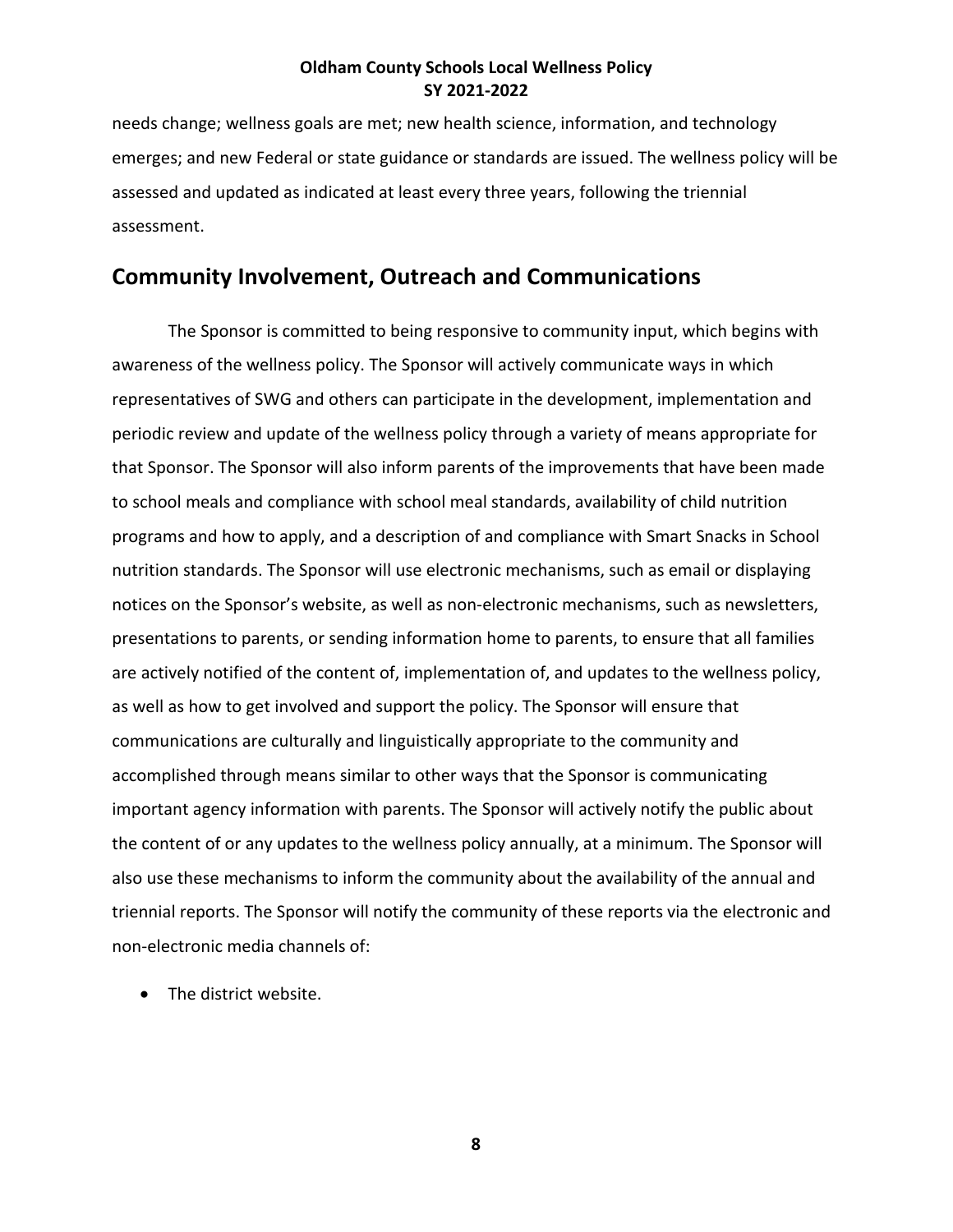# **IV. Nutrition Standards**

# **School Meals Programs**

Our agency is committed to serving healthy meals to children, with plenty of fruits, vegetables, whole grains, and fat-free and low-fat milk; that are moderate in sodium, low in saturated fat, and have zero grams trans-fat per serving (nutrition label or manufacturer's specification); and to meeting the nutrition needs of children within their calorie requirements. The school meal programs aim to improve the diet and health of school-aged children, help mitigate childhood obesity, model healthy eating to support the development of lifelong healthy eating patterns and support healthy choices while accommodating cultural food preferences and special dietary needs.

The Sponsor will participate in USDA child nutrition programs, including the National School Lunch Program (NSLP) and School Breakfast Program (SBP), as well as:

Child and Adult Care Food Program (CACFP)

Summer Food Service Program (SFSP)

Seamless Summer Option (SSO)

The Sponsor also operates additional nutrition-related programs and activities including:

Breakfast Before the Bell: Traditional Breakfast Breakfast Before the Bell: Grab N' Go Breakfast Breakfast Before the Bell: Breakfast in the Classroom Breakfast After the Bell: Breakfast as A Class Breakfast After the Bell: Breakfast in the Classroom Breakfast After the Bell: Second Chance Breakfast Farm to School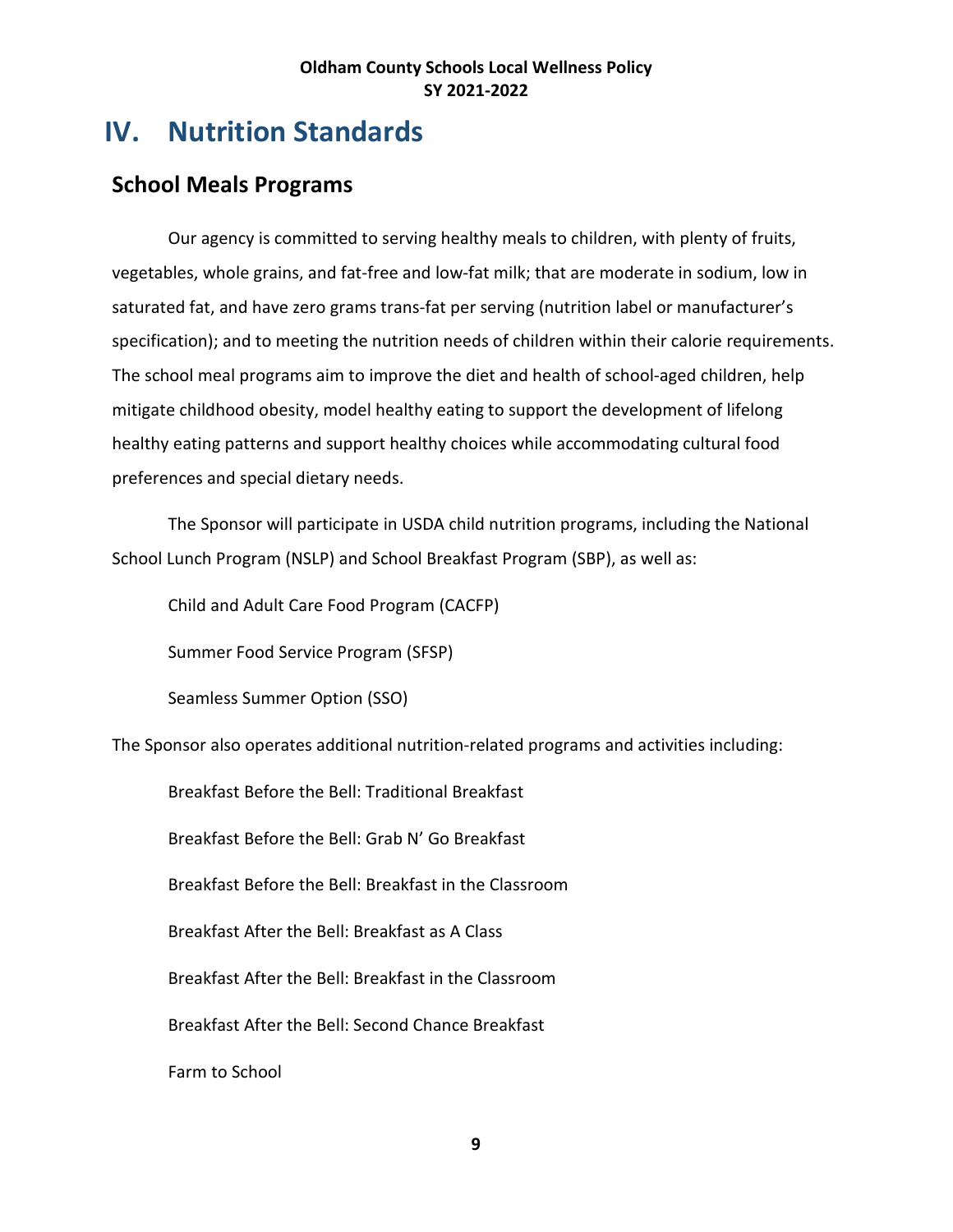#### Smart Snacks

The Sponsor as a whole is committed to offering school meals through the NSLP and SBP programs, and other applicable Federal child nutrition programs, that:

- Are accessible to all students;
- Are appealing and attractive to children;
- Are served in clean and pleasant settings;
- Are protective of students' privacy who qualify for free or reduced-price meals in accordance with federal and state regulations

The Sponsor will promote healthy food and beverage choices using the following Promotion techniques:

- Whole fruit options are displayed in an attractive manner.
- Sliced or cut fruit is available daily.
- Daily fruit options are displayed in a location in the line of sight and reach of students.
- Daily vegetable options are bundled into all grab-and-go meals available to students.
- All staff members, especially those serving, have been trained to politely prompt students to select and consume the daily vegetable options with their meal.
- White milk is placed in front of other beverages in all coolers.
- A reimbursable meal can be created in any service area available to students (e.g., salad bars, snack rooms, etc.).
- Student surveys and taste testing opportunities are used to inform menu development, dining space decor and promotional ideas.
- Meal viewer software is used to promote and market menu options.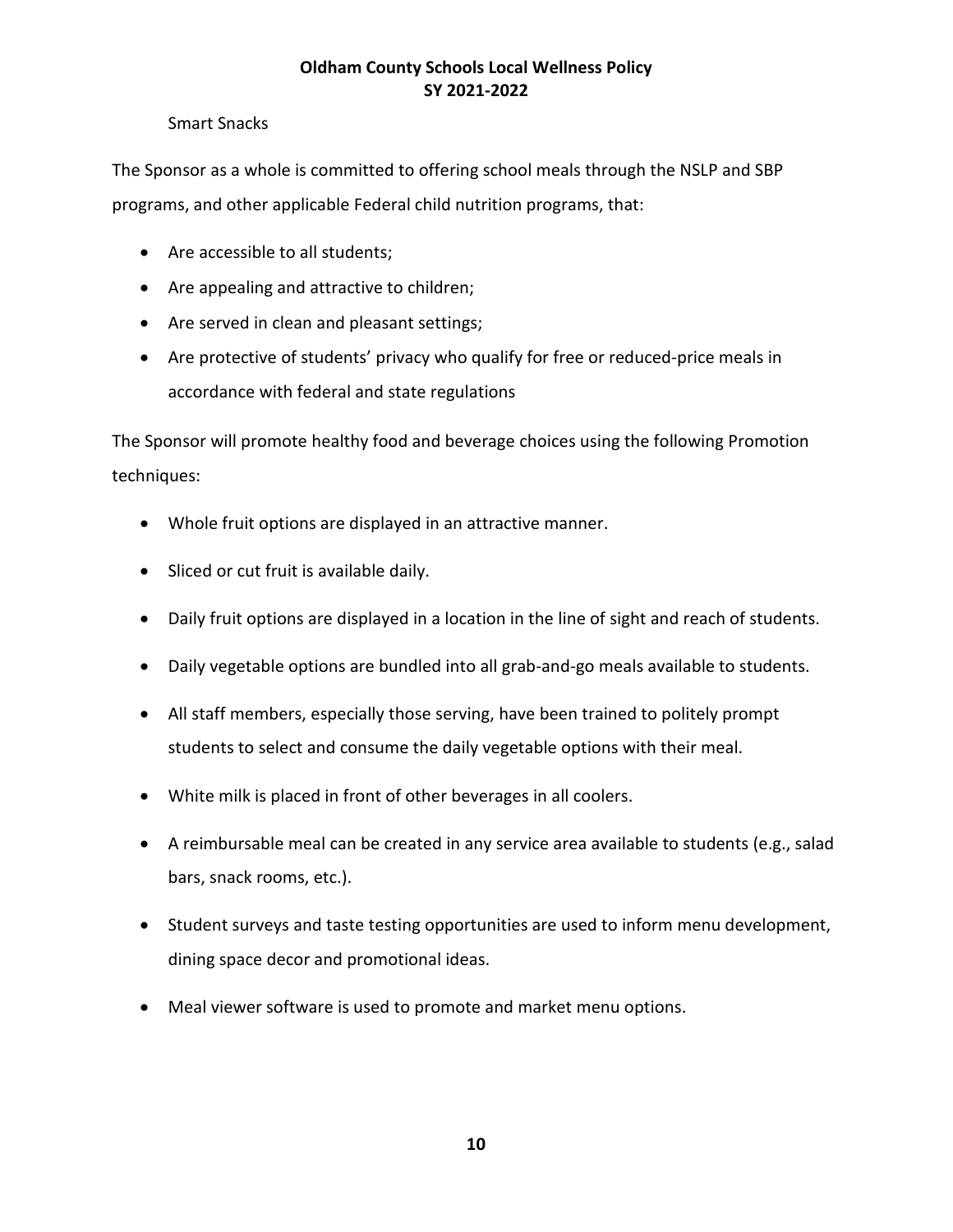As a participant in the USDA's Farm to School program, we as a Sponsor will implement the following Farm to School activities:

Local and/or regional products are incorporated into the school meal program;

School hosts a school greenhouse;

School hosts field trips to local farms;

In addition, the Sponsor commits to offering meals that:

The link to menus will be posted on the Sponsor website.

The Sponsor child nutrition program will accommodate students with special dietary needs.

Students will be allowed at least 10 minutes to eat breakfast and at least 20 minutes to eat lunch.

Students are served lunch at a reasonable and appropriate time of day.

Participation in Federal child nutrition programs will be promoted among students and families to help ensure that families know what programs are available in their children's school.

Shall notify parents of the availability of the breakfast, lunch, and summer food programs and shall be encouraged to determine eligibility for reduced or free meals;

Shall establish practices related to feeding students with unpaid meal balances that do not embarrass children or increase social stigma related to being of low-income;

Shall allow students the opportunity to provide input on menu items;

Shall restrict the scheduling of club/organizational meetings during the lunch period unless students are allowed to purchase lunch to be consumed during the meetings;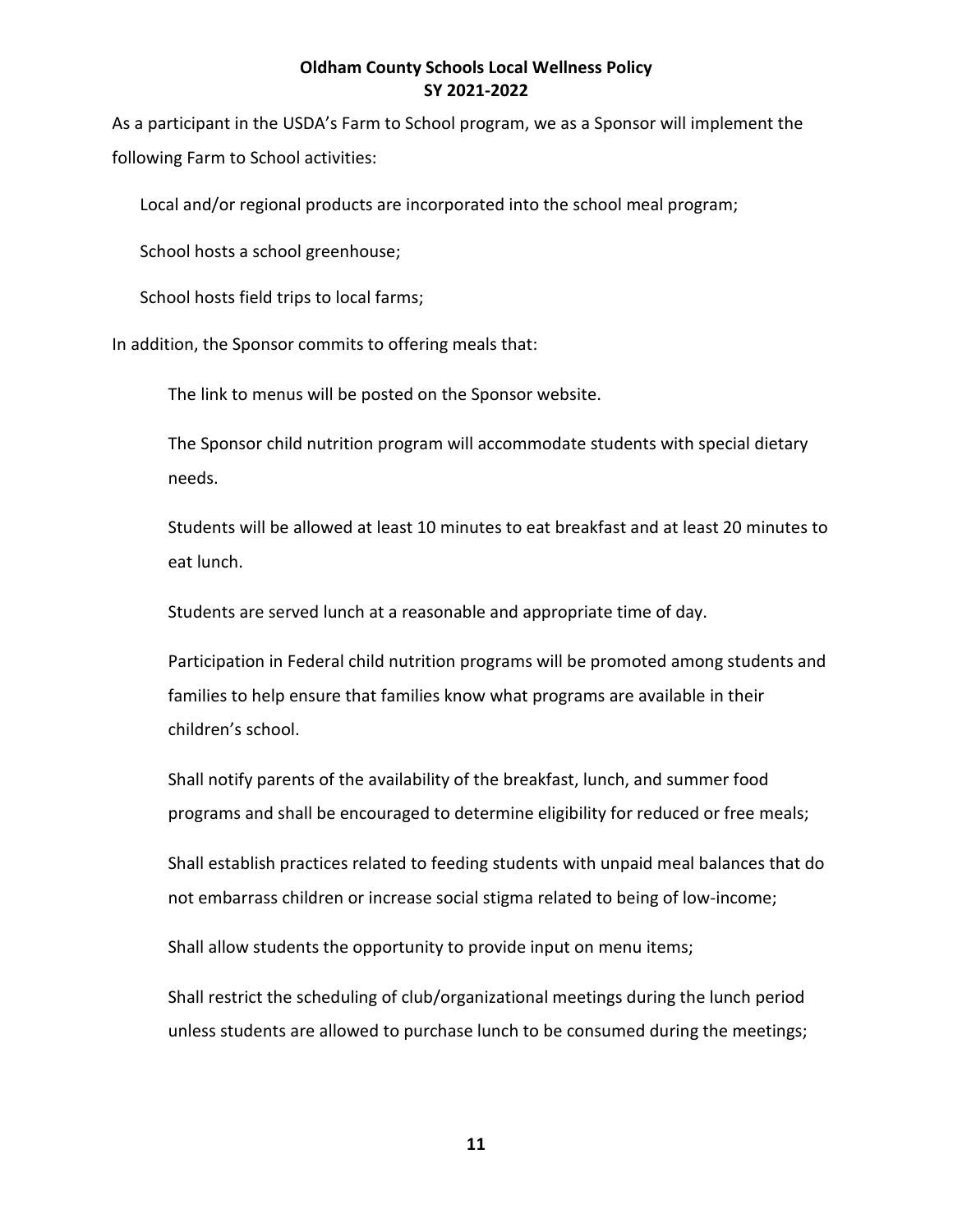Shall explore the use of nontraditional breakfast service models (such as breakfast in the classroom) to increase breakfast participation;

All school meals will meet or exceed current nutrition requirements established by local, state, and Federal statutes and regulations (The Sponsor offers reimbursable school meals that meet [USDA nutrition standards.](http://www.fns.usda.gov/school-meals/nutrition-standards-school-meals))

# **Staff Qualifications and Professional Development**

All school nutrition program directors, managers and staff will meet or exceed hiring and annual continuing education/training requirements in the [USDA professional standards for](https://www.govinfo.gov/content/pkg/FR-2015-03-02/pdf/2015-04234.pdf)  [child nutrition professionals.](https://www.govinfo.gov/content/pkg/FR-2015-03-02/pdf/2015-04234.pdf) These school nutrition personnel will refer to USDA's Professional [Standards for School Nutrition Standards website](https://www.fns.usda.gov/cn/professional-standards) to search for training that meets their learning needs.

#### **Water**

To promote hydration, free, safe, unflavored drinking water will be available to all students throughout the instructional day\* and throughout the Sponsor's campus(es). The Sponsor will make drinking water available where school meals are served during mealtimes, as well as throughout the duration of the instructional day via multiple water stations throughout.

### **Competitive Foods and Beverages**

The Sponsor is committed to ensuring that all foods and beverages available to students on the campus during the instructional day, defined by USDA as midnight to thirty minutes after the last bell, support healthy eating. The foods and beverages sold and served outside of the school meal programs (e.g., "competitive" foods and beverages) will meet the USDA Smart Snacks in School nutrition standards, at a minimum. Smart Snacks aim to improve student health and well-being, increase consumption of healthful foods during the instructional day and create an environment that reinforces the development of healthy eating habits. A summary of the standards and information, as well as a Guide to Smart Snacks in Schools are available at: [https://www.fns.usda.gov/tn/guide-smart-snacks-school.](https://www.fns.usda.gov/tn/guide-smart-snacks-school) The Alliance for a Healthier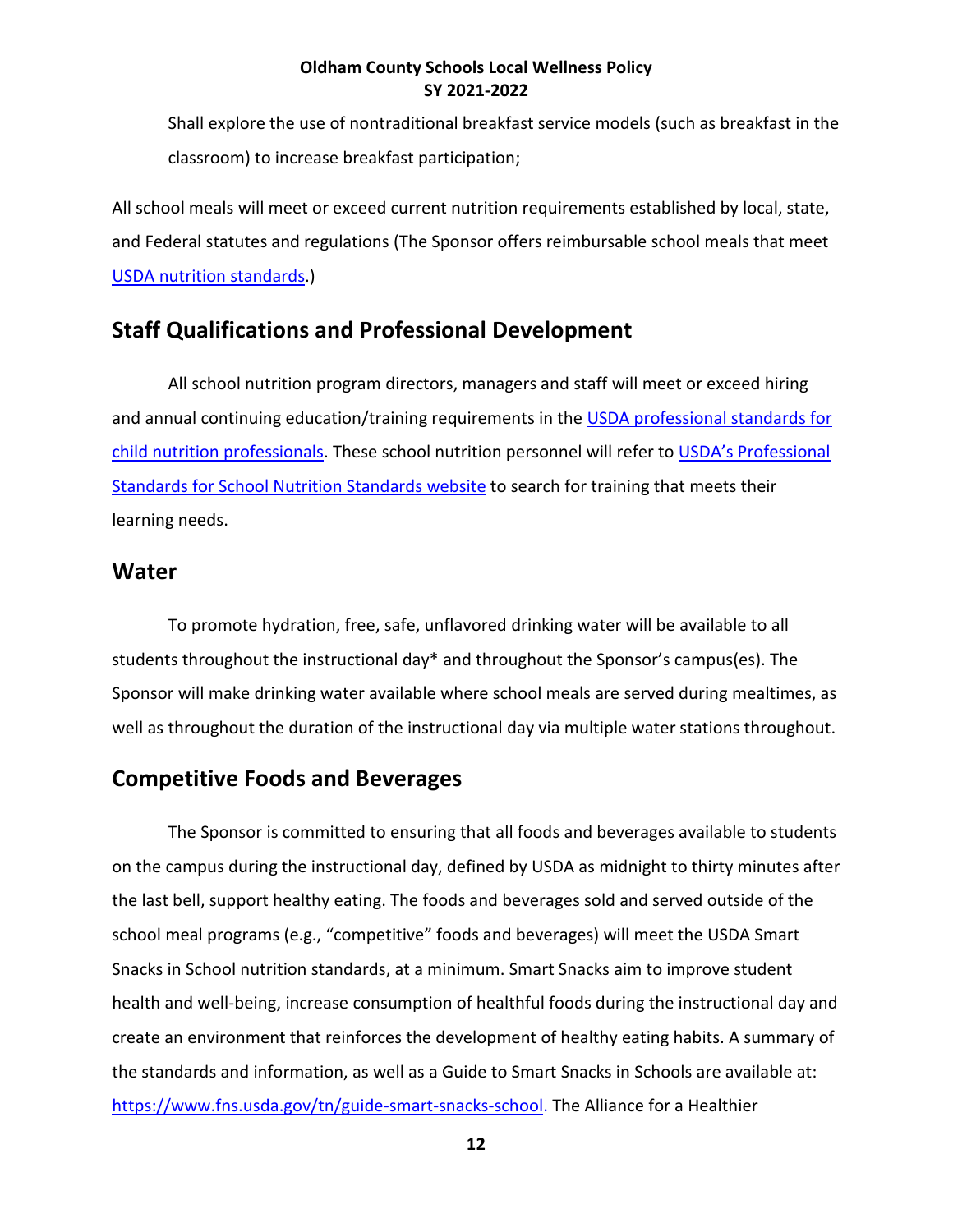Generation provides a set of tools to assist with implementation of Smart Snacks available at: [https://www.healthiergeneration.org/our-work/business-sector-engagement/improving](https://www.healthiergeneration.org/our-work/business-sector-engagement/improving-access-to-address-health-equity/smart-food-planner)[access-to-address-health-equity/smart-food-planner.](https://www.healthiergeneration.org/our-work/business-sector-engagement/improving-access-to-address-health-equity/smart-food-planner)

To support healthy food choices and improve student health and well-being, all foods and beverages outside the reimbursable school meal programs that are sold to students on the Sponsor's campus during the instructional day (and ideally, the extended instructional day) will meet or exceed the USDA Smart Snacks and/or State nutrition standards. These standards will apply in all locations and through all services where foods and beverages are sold, which may include, but are not limited to, à la carte options in cafeterias, vending machines, school stores and snack or food carts.

To support healthy food choices and improve student health and well-being, all foods and beverages outside the reimbursable school meal programs that are offered and/or provided to students on the Sponsor's campus during the instructional day (and ideally, the extended instructional day) will meet or exceed the USDA Smart Snacks and/or State nutrition standards. The Sponsor may establish additional standards stricter than USDA.

All foods and beverages sold and served to students during the instructional day, defined by USDA as midnight to thirty minutes after the last bell, shall meet the USDA Smart Snack nutrition standards.

These nutrition standards do not restrict the sales of caffeinated beverages to high school students. With this, it is still recommended that the Sponsor be cautious in the selection of items that are sold to these students containing caffeine. At this grade level, students can be offered other alternatives like low-calorie and calorie-free beverage options.

# **Celebrations and Rewards**

All foods offered on the Sponsor's campus will meet or exceed the USDA Smart Snacks in School and/or State nutrition standards, including through: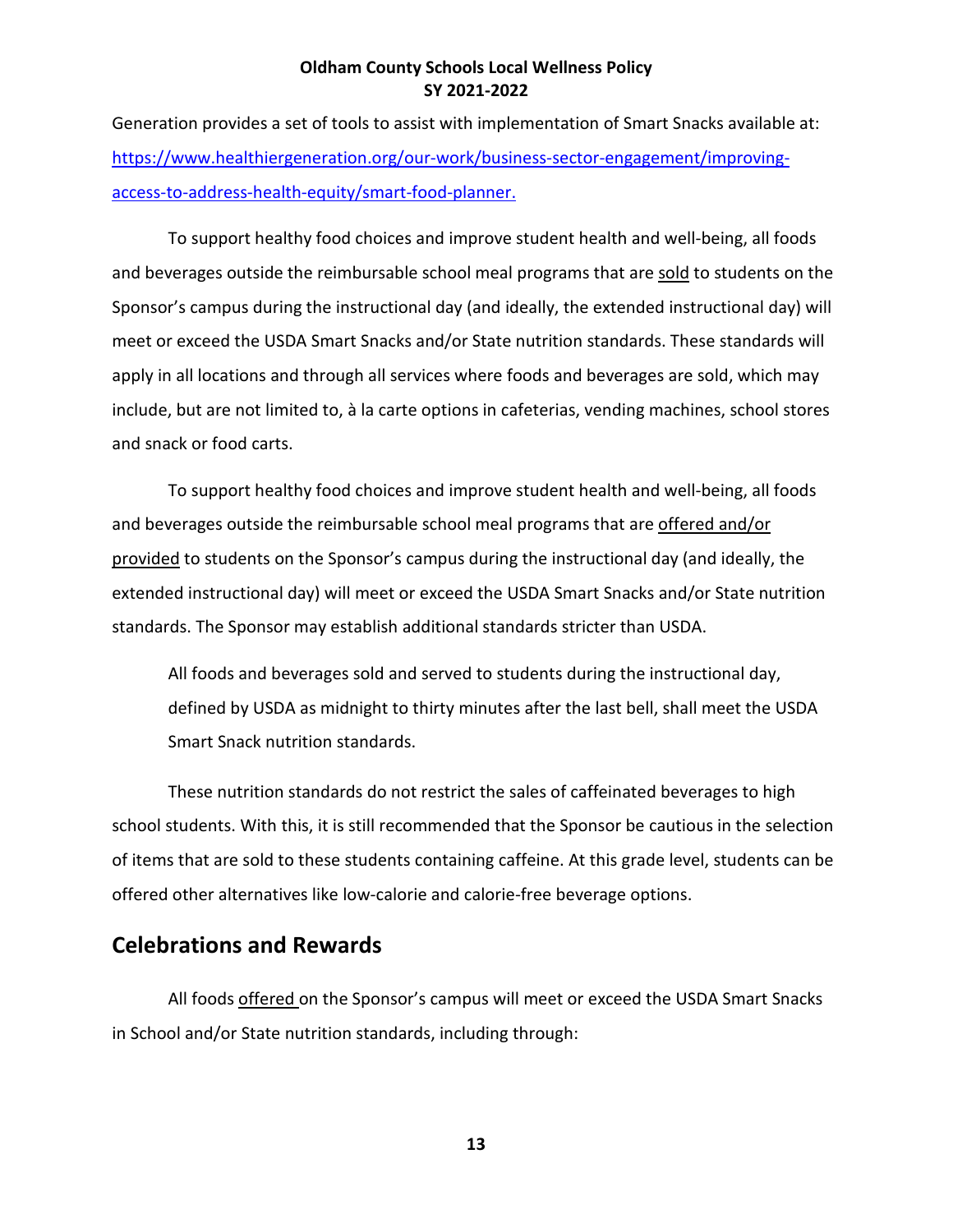- 1. Celebrations and parties. The Sponsor will provide a list of healthy party ideas upon request to parents and teachers, including non-food celebration ideas. Healthy party ideas are available from the [Alliance for a Healthier Generation](https://www.healthiergeneration.org/take_action/schools/snacks_and_beverages/celebrations/) and from the USDA.
- 2. Classroom snacks brought by parents. The Sponsor will provide to parents upon request a list of foods and beverages that meet Smart Snacks nutrition standards.
- 3. Rewards and incentives. The Sponsor will provide teachers and other relevant staff upon request [a list of alternative ways to reward](https://www.healthiergeneration.org/take_action/schools/snacks_and_beverages/non-food_rewards/) children. Foods and beverages will not be used as a reward, or withheld as punishment for any reason, such as for performance or behavior.

# **Fundraising**

Foods and beverages that meet or exceed the USDA Smart Snacks in Schools nutrition standards may be sold through fundraisers. The Sponsor will make available to parents and teachers a list of healthy fundraising ideas upon request [examples from the [Alliance for a](https://www.healthiergeneration.org/take_action/schools/snacks_and_beverages/fundraisers/)  [Healthier Generation](https://www.healthiergeneration.org/take_action/schools/snacks_and_beverages/fundraisers/) and the USDA].

Fundraising during instructional hours use only non-ready to eat or non-food fundraisers, and the Sponsor encourages those fundraisers promoting physical activity (such as walk-a-thons, jump rope for heart, fun runs, etc.)

# **Nutrition Education & Promotion Guidelines**

Nutrition promotion and education positively influence lifelong eating behaviors by using evidence-based techniques and nutrition messages, and by creating food environments that encourage healthy nutrition choices and encourage participation in school meal programs. Students and staff will receive consistent nutrition messages throughout Sponsor location(s), classrooms, gymnasiums, and cafeterias. Nutrition promotion also includes marketing and advertising nutritious foods and beverages to students and is most effective when implemented consistently through a comprehensive and multi-channel approach by Sponsor staff, teachers, parents, students and the community. Marketing specifically includes: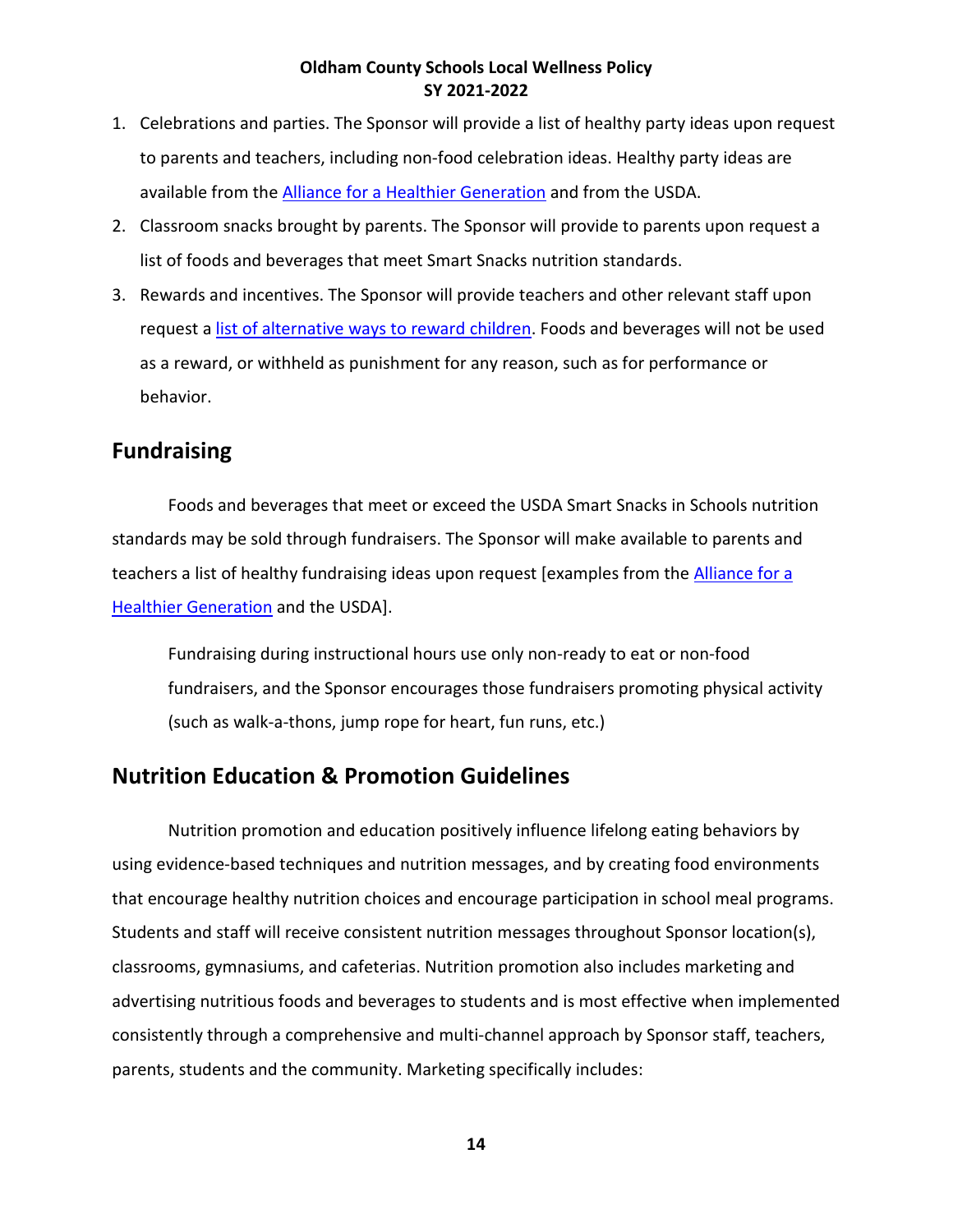- Brand names, trademarks, logos, or tags except when placed on food or beverage product/container
- Displays, such as vending machine exteriors
- Corporate/brand equipment
- Sponsor equipment, such as message boards, scoreboards, uniforms
- Advertisements in Sponsor publications/mailing
- Sponsorship of school activities, fundraisers, or sports teams
- Educational incentive programs such as contests or programs
- Free samples or coupons displaying advertising of a product

The Sponsor will promote healthy food and beverage choices for all students (K-12) throughout the campus, as well as encourage participation in school meal programs. This promotion will occur through at least ensuring 100% of foods and beverages promoted to students meet the USDA Smart Snacks in School nutrition standards. Additional promotion techniques that the Sponsor and individual schools may use are available at [https://www.healthiergeneration.org/our-work/business-sector-engagement/improving](https://www.healthiergeneration.org/our-work/business-sector-engagement/improving-access-to-address-health-equity/smart-food-planner)[access-to-address-health-equity/smart-food-planner.](https://www.healthiergeneration.org/our-work/business-sector-engagement/improving-access-to-address-health-equity/smart-food-planner)

The Sponsor will teach, model, encourage and support healthy eating by all students. They will provide nutrition education and engage in nutrition promotion that: Is designed to provide students with the knowledge and skills necessary to promote and protect their health;

Includes enjoyable, developmentally appropriate, culturally relevant and participatory activities, such as cooking demonstrations or lessons, promotions, taste-testing, farm visits and school greenhouse;

Promotes fruits, vegetables, whole-grain products, low-fat and fat-free dairy products, and healthy food preparation methods;

Emphasizes caloric balance between food intake and energy expenditure (promotes physical activity/exercise);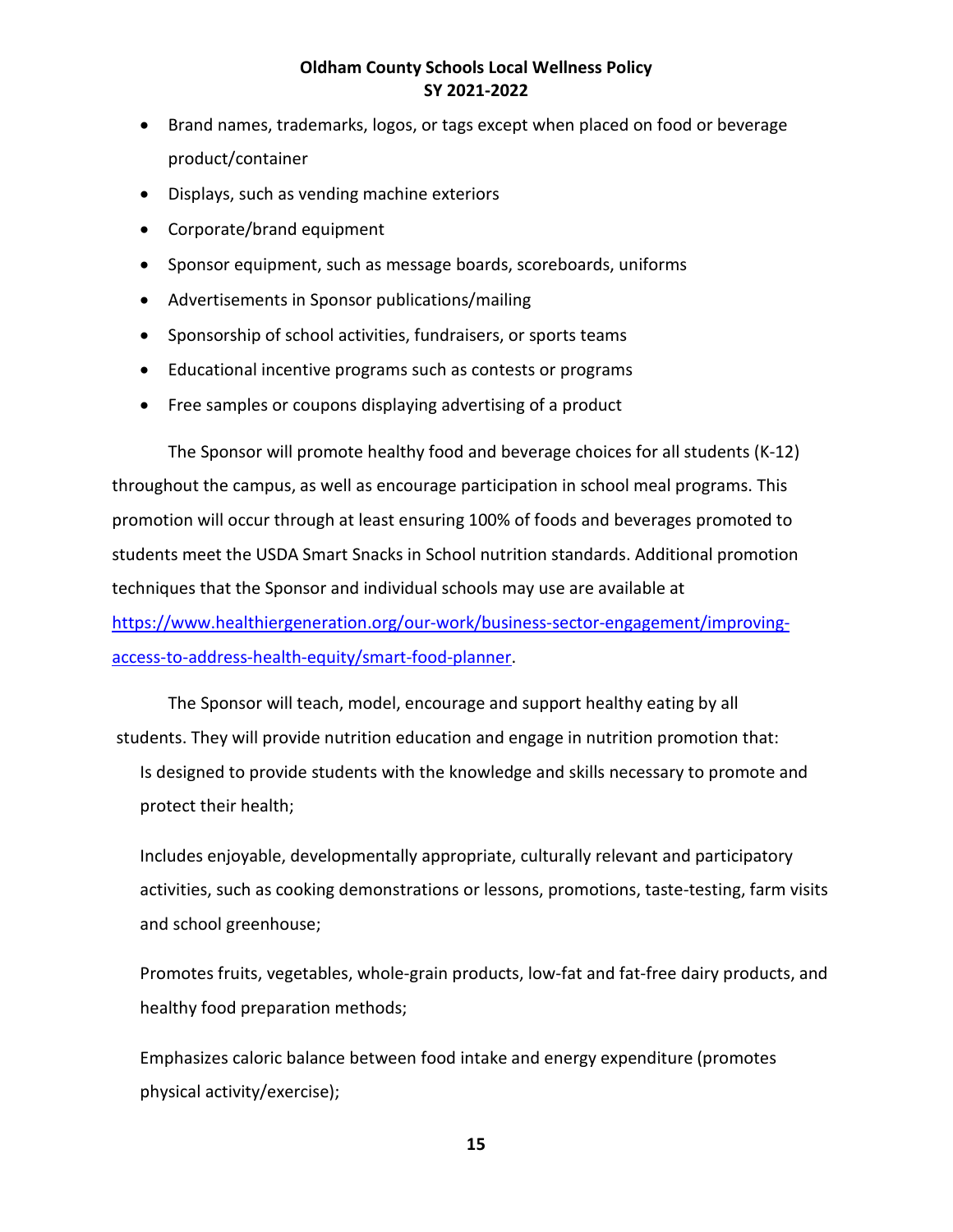The Sponsor has set forth goals related to nutrition promotion, requiring compliance with the following goals:

The Sponsor is committed to providing an instructional environment that promotes students to practice healthy eating and physical activity. Students shall receive consistent nutrition messages that promote health throughout campus(es), classrooms, cafeterias, and school media.

School nutrition services shall use the Promotion Self-Assessment Scorecard to determine ways to improve the school meals environment.

School nutrition services shall implement at least three Promotion techniques at each school.

School nutrition services shall purchase at least two locally grown/produced products each year.

School nutrition services shall menu at least one local food(s) per month.

The Sponsor shall offer students the ability to participate in culinary activities, such as cooking clubs and the Kentucky Junior Chef Competition through the KY Department of Agriculture.

# **Essential Healthy Eating Topics in Health Education**

The Sponsor will include in the health education curriculum the following essential topics on healthy eating:

Relationship between healthy eating and personal health and disease prevention

Food guidance from [MyPlate](http://www.choosemyplate.gov/)

Reading and using FDA's nutrition fact labels

Balancing food intake and physical activity

Eating more fruits, vegetables, and whole grain products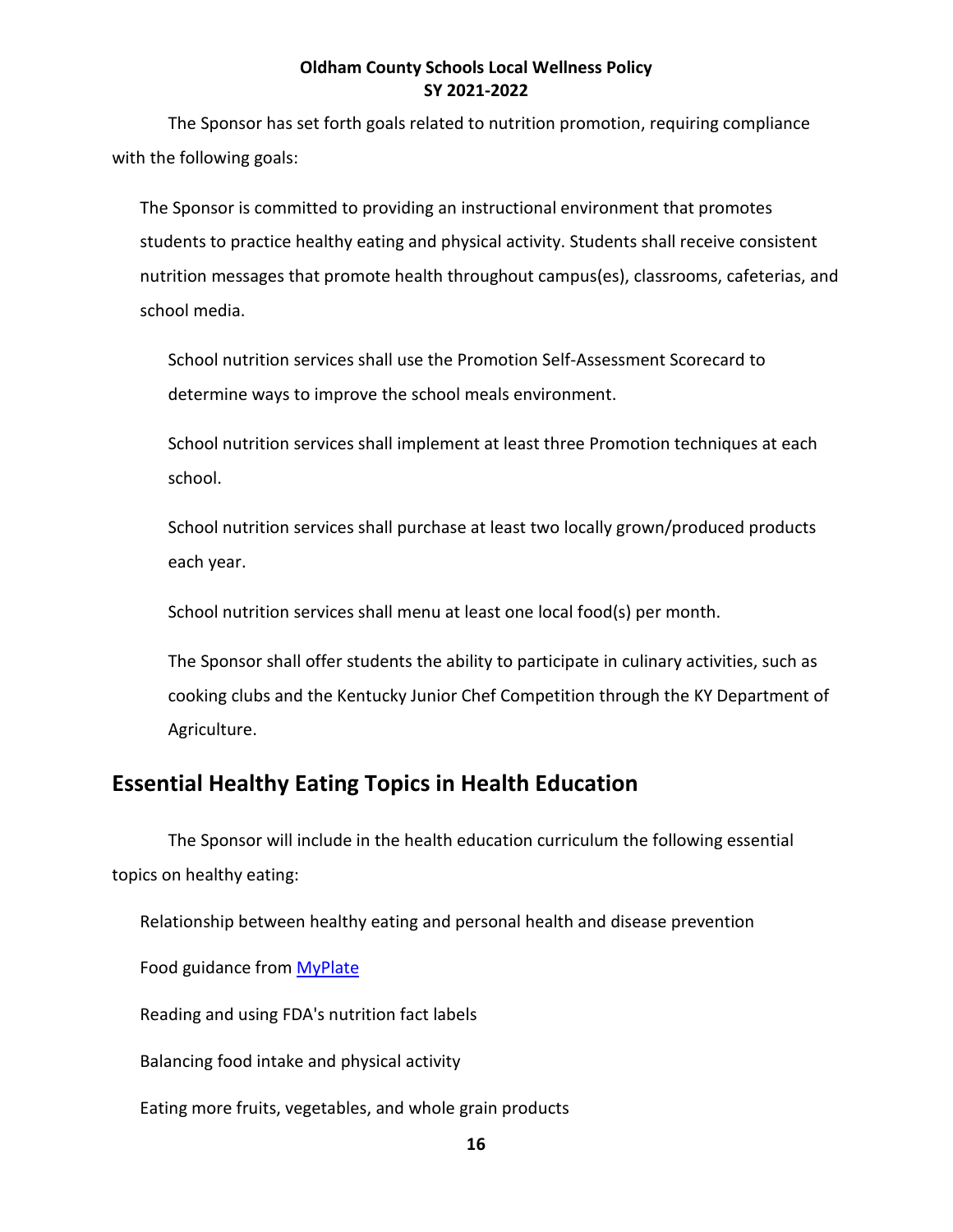Choosing foods that are low in fat, saturated fat, and cholesterol and do not contain *trans*  fat

Choosing foods and beverages with little added sugars

Preparing healthy meals and snacks

Accepting body size differences

Importance of water consumption

Importance of eating breakfast

Eating disorders

#### [The Dietary Guidelines for Americans](https://www.choosemyplate.gov/dietary-guidelines)

How to find valid information or services related to nutrition and dietary behavior How to develop a plan and track progress toward achieving a personal goal to eat healthfully

# **Food and Beverage Marketing in Schools**

The Sponsor is committed to providing a school environment that ensures opportunities for all students to practice healthy eating and physical activity behaviors throughout the instructional day while minimizing commercial distractions. The Sponsor strives to teach students how to make informed choices about nutrition, health and physical activity. These efforts will be weakened if students are subjected to advertising on Sponsor property that contains messages inconsistent with the health information the Sponsor is imparting through nutrition education and health promotion efforts. It is the intent of the Sponsor to protect and promote student's health by permitting advertising and marketing for only those foods and beverages that are permitted to be sold on the campus, consistent with the Sponsor's wellness policy. Any foods and beverages marketed or promoted to students on the campus during the instructional day will meet or exceed the USDA Smart Snacks in School nutrition standards,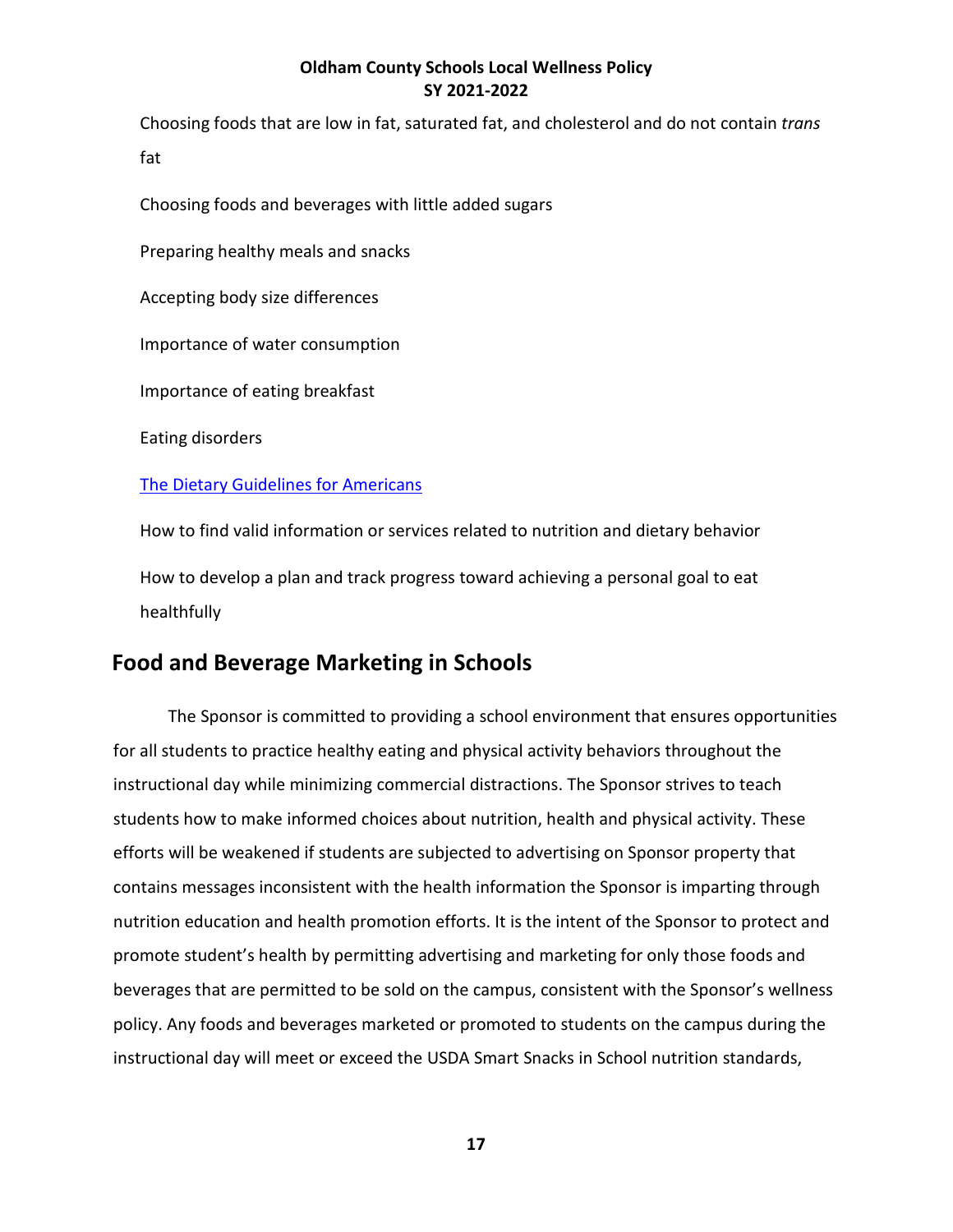such that only those foods that comply with or exceed those nutrition standards are permitted to be marketed or promoted to students.

Food and beverage marketing are defined as advertising and other promotions in schools. Food and beverage marketing often includes an oral, written, or graphic statements made for the purpose of promoting the sale of a food or beverage product made by the producer, manufacturer, seller or any other entity with a commercial interest in the product.<sup>[xv](#page-28-14)</sup> This term includes, but is not limited to the following:

- Brand names, trademarks, logos or tags, except when placed on a physically present food or beverage product or its container.
- Displays, such as on vending machine exteriors
- Corporate brand, logo, name or trademark on school equipment, such as marquees, message boards, scoreboards or backboards (Note: immediate replacement of these items are not required; however, Sponsors will replace or update scoreboards or other durable equipment when existing contracts are up for renewal or to the extent that is in financially possible over time so that items are in compliance with the marketing policy.)
- Corporate brand, logo, name or trademark on cups used for beverage dispensing, menu boards, coolers, trash cans and other food service equipment; as well as on posters, book covers, pupil assignment books or school supplies displayed, distributed, offered or sold by the Sponsor.
- Advertisements in Sponsor publications or school mailings.
- Free product samples, taste tests or coupons of a product, or free samples displaying advertising of a product.

As the Sponsor and school nutrition services reviews existing contracts and considers new contracts, equipment and product purchasing (and replacement), decisions should reflect the applicable marketing guidelines established by the Sponsor wellness policy.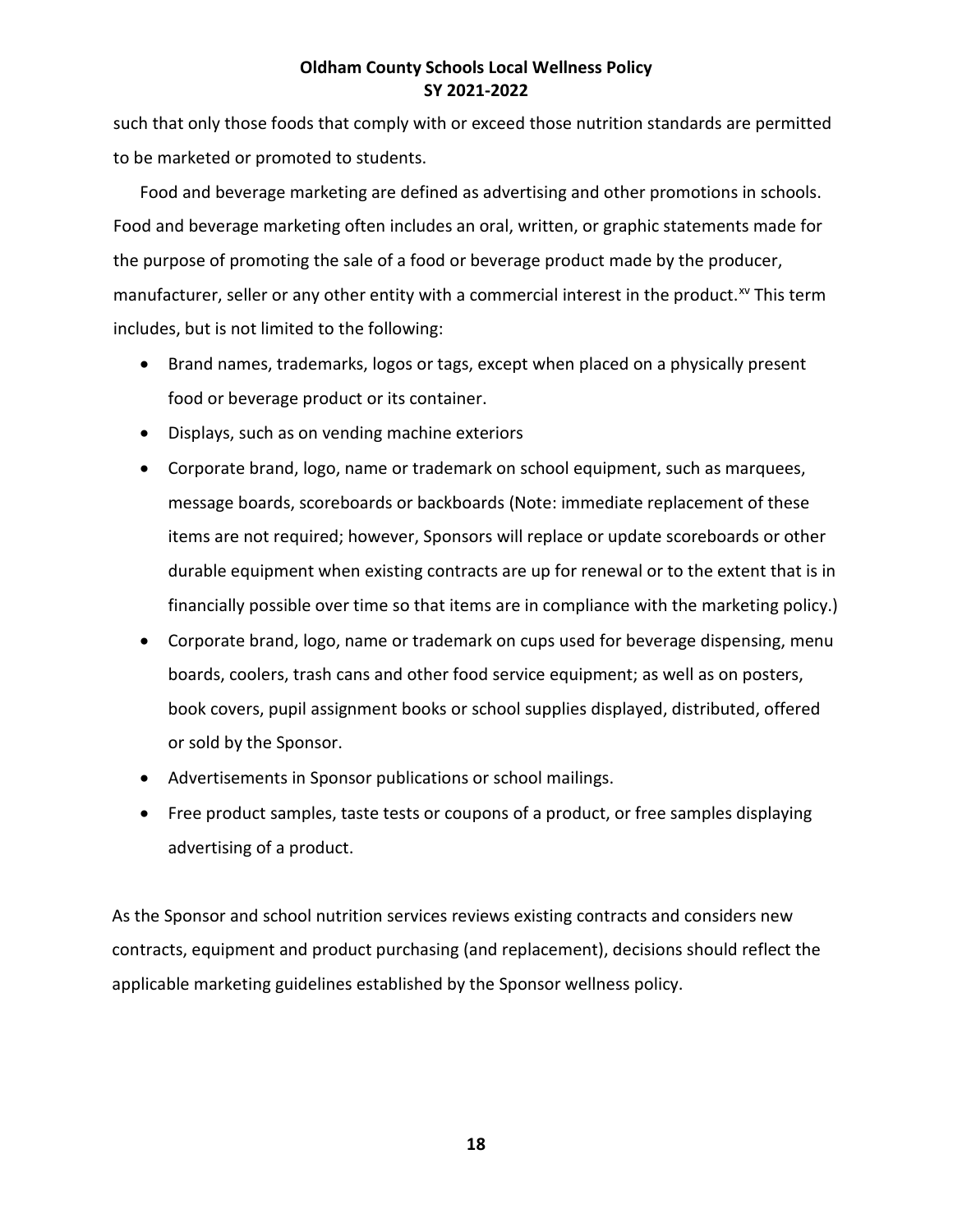# **V. Physical Activity**

Children and adolescents may participate in no more than 30 minutes per day, or 150 minutes per week of physical activity integrated into the instructional day. This is in compliance with the school calendar regulation, 702 KAR 007:140 and Board Policy 08.1346. All high school aged students are required to take the equivalent of a half credit of physical education but should still encourage a Sponsor-specific requirement for elementary and middle school aged students. Schools will ensure that these varied physical activity opportunities are in addition to, and not as a substitute for, physical education (addressed in "Physical Education" subsection).

To the extent practicable, the Sponsor will ensure that its grounds and facilities are safe, and that equipment is available to students to be active. The Sponsor will conduct necessary inspections and repairs. The Sponsor will work to ensure that inventories of physical activity supplies and equipment are known and, when necessary, will work with community partners to ensure sufficient quantities of equipment are available to encourage physical activity for as many students as possible.

# **Physical Education**

The Sponsor will provide students with physical education, using an age-appropriate, sequential physical education curriculum consistent with national and state standards for physical education. The physical education curriculum will promote the benefits of a physically active lifestyle and will help students develop skills to engage in lifelong healthy habits, as well as incorporate essential health education concepts (discussed in the "*Essential Physical Activity Topics in Health Education*" subsection). The curriculum will support the essential components of physical education.

All students will be provided equal opportunity to participate in physical education classes. The Sponsor will make appropriate accommodations to allow for equitable participation for all students and will adapt physical education classes and equipment as necessary.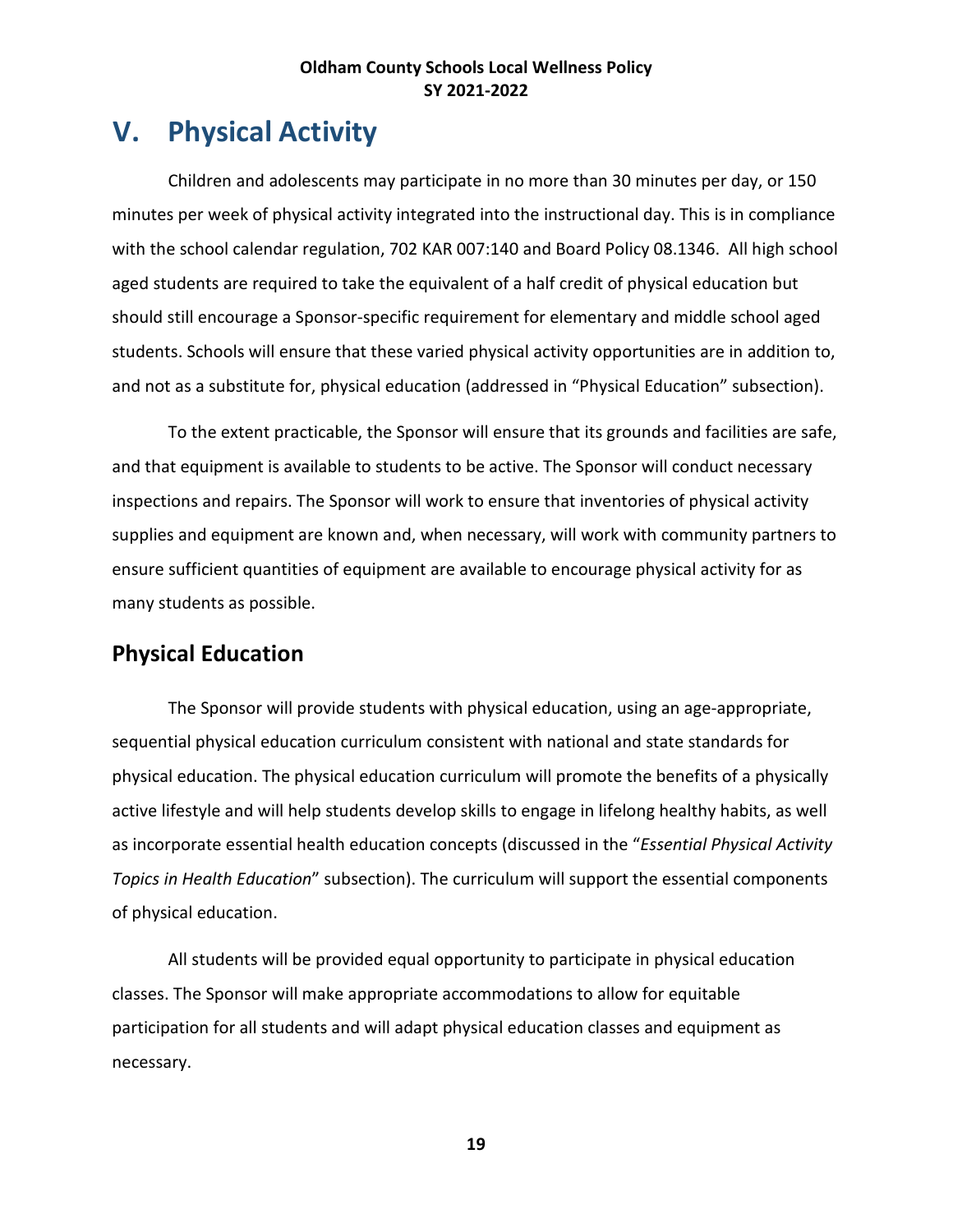The Sponsor's physical education program will promote student physical fitness through individualized fitness and activity assessments and will use criterion-based reporting for each student.

- All physical education teachers will be required to participate in at least a once a year professional development in education.
- All physical education classes offered by the Sponsor are taught by licensed teachers who are certified or endorsed to teach physical education.

The Sponsor has identified goals related to physical activity and physical education, including:

The Sponsor shall develop a comprehensive physical activity program in compliance with the Kentucky Academic Standards, reflecting strong coordination and synergy across all of the components: quality physical education as the foundation; physical activity before, during and after school; staff involvement and family and community engagement and the Sponsor is committed to providing these opportunities.

Physical activity during the instructional day shall not be withheld as punishment. Participation on sports teams may be exempt from this rule if related to failure to meet school codes, such as academic or attendance requirements.

Sponsor facilities shall be made available to students and community members per the district's rental agreement.

Opportunities to participate in physical activity shall be promoted throughout the Sponsor's campus(es) via websites and social media outlets.

# **Essential Physical Activity Topics in Health Education**

Health education will be required in all grades. The Sponsor will require all Middle Students to receive at least one course of physical education. The Sponsor will also require all High School Students to receive at least one course of physical education.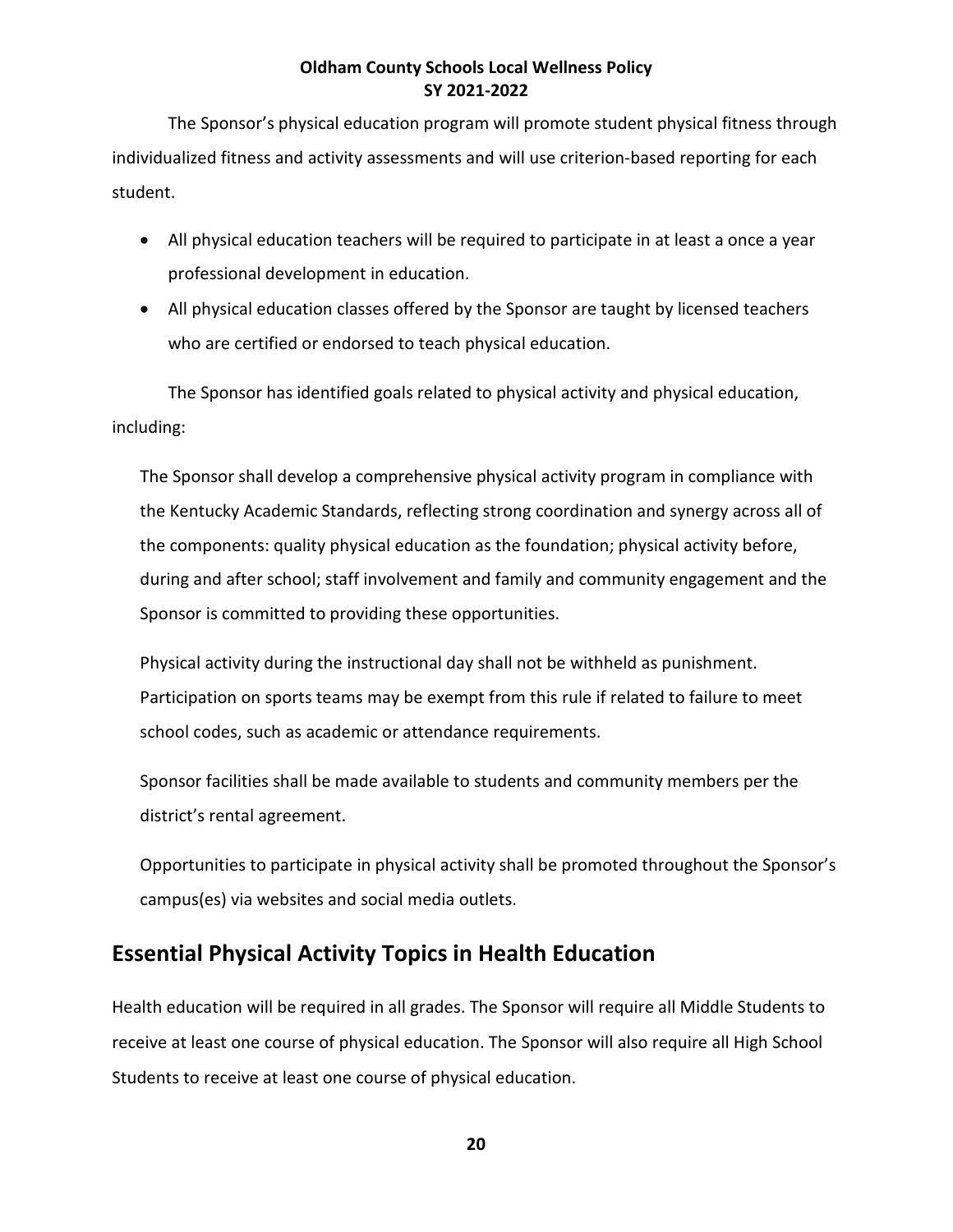High school students are to receive at least one credit of physical education. The Sponsor will include in the health education curriculum the following essential topics on physical activity:

The physical, psychological, or social benefits of physical activity How physical activity can contribute to a healthy weight How physical activity can contribute to the academic learning process How an inactive lifestyle contributes to chronic disease Health-related fitness, that is, cardiovascular endurance, muscular endurance, muscular strength, flexibility, and body composition Differences between physical activity, exercise, and fitness Phases of an exercise session, that is, warm up, workout and cool down Overcoming barriers to physical activity Decreasing sedentary activities, such as TV watching Opportunities for physical activity in the community Preventing injury during physical activity Weather-related safety, for example, avoiding heat stroke, hypothermia and sunburn while being physically active How much physical activity is enough, that is, determining frequency, intensity, time, and type of physical activity Developing an individualized physical activity and fitness plan Monitoring progress toward reaching goals in an individualized physical activity plan Dangers of using performance-enhancing drugs, such as steroids Social influences on physical activity, including media, family, peers, and culture How to find valid information or services related to physical activity and fitness How to influence, support, or advocate for others to engage in physical activity How to resist peer pressure that discourages physical activity.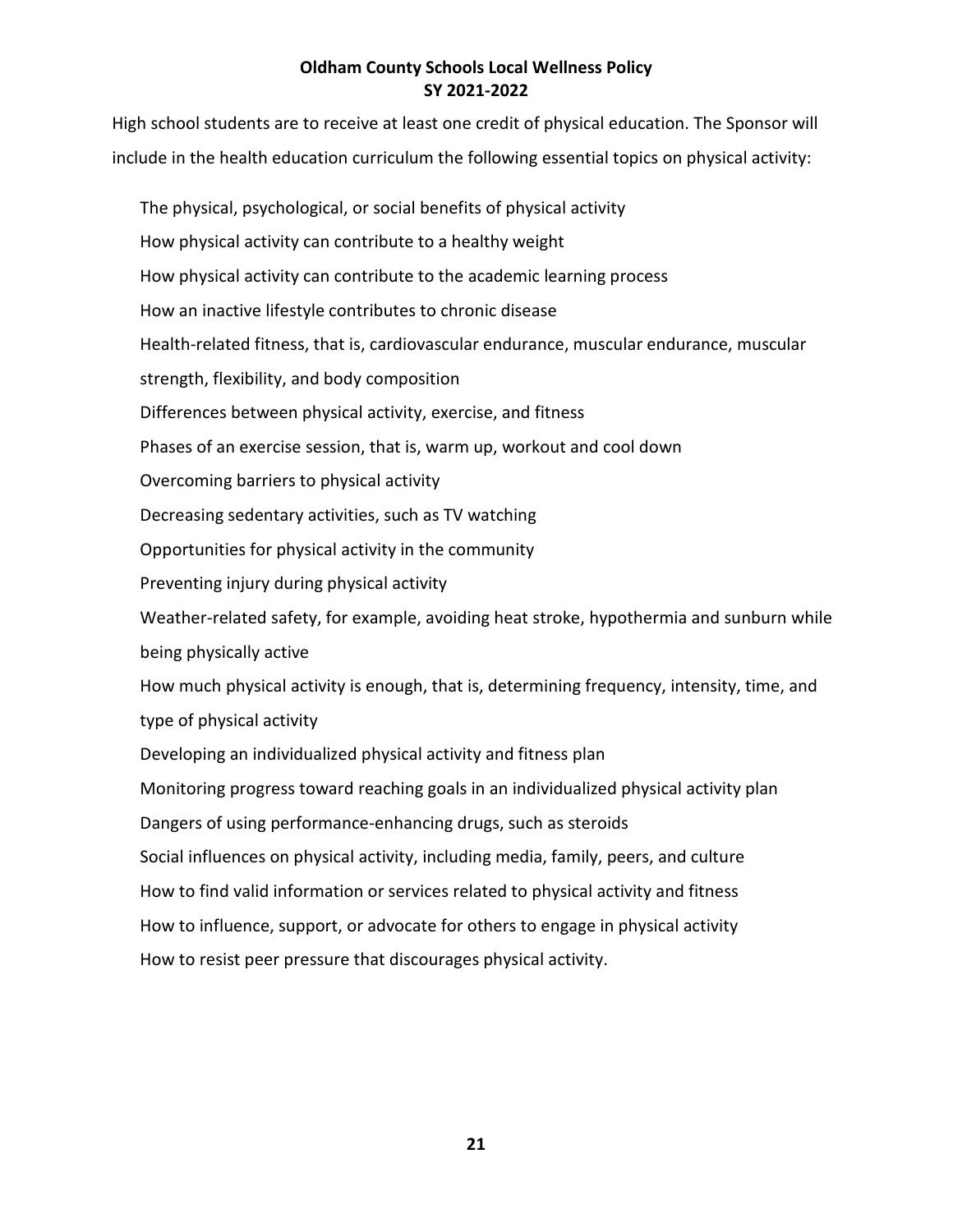# **Recess (Elementary)**

All elementary schools will offer at least 20 minutes on all days during the school year. This policy may be waived on early dismissal or late arrival days. If recess is offered before lunch, Sponsor will have appropriate hand-washing facilities and/or hand-sanitizing mechanisms located just inside/outside the cafeteria to ensure proper hygiene prior to eating and students are required to use these mechanisms before eating. Hand-washing time, as well as time to put away coats/hats/gloves, will be built into the recess transition period/timeframe before students enter the cafeteria. Outdoor recess will be offered when weather is feasible for outdoor play, according to Sponsor guidelines. In the event that the Sponsor must conduct indoor recess, teachers and staff will follow the indoor recess guidelines that promote physical activity for students, to the extent practicable.

Recess will complement, not substitute, physical education class. Recess monitors or teachers will encourage students to be active and will serve as role models by being physically active alongside the students whenever feasible. Recess may not be used as a form of punishment at any time. It cannot be assigned consequently for poor behavior for any reason. For example, a student may not be singled out to run additional laps or perform other physical activities that the entire class is not also engaged in, as behavioral consequences. Recess may be utilized as a reward mechanism for all grade levels. This is heavily recommended as feasible.

# **Classroom Physical Activity Breaks (Elementary and Secondary)**

The Sponsor recognizes that students are more attentive and ready to learn if provided with periodic breaks when they can be physically active or stretch. Thus, students will be offered periodic opportunities to be active or to stretch throughout the day on all or most days during a typical school week, as allowable. The Sponsor recommends teachers provide short (3- 5-minute) physical activity breaks to students during and between classroom time at least three days per week. These physical activity breaks will complement, not substitute, for physical education class, recess, and class transition periods.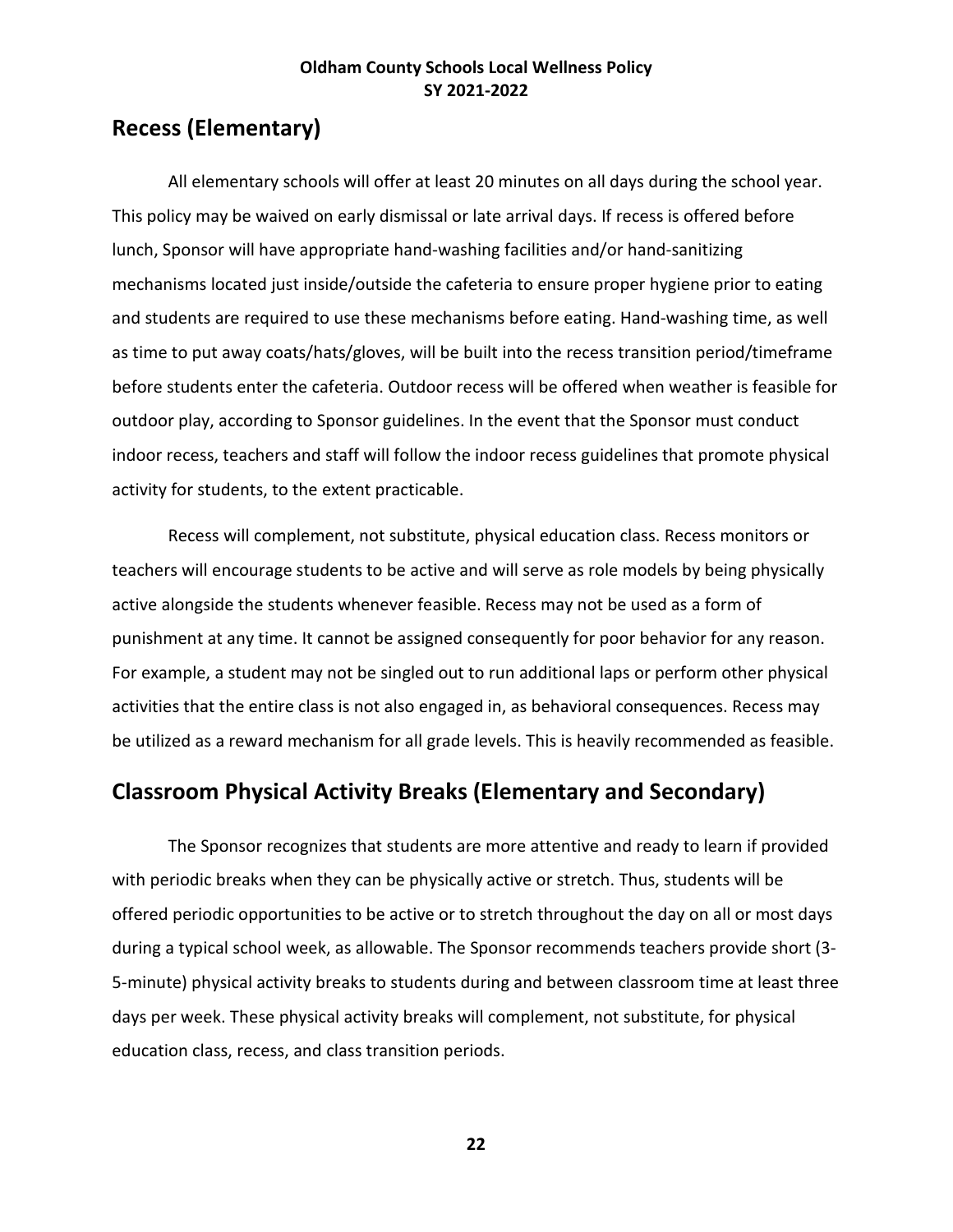The Sponsor will provide resources and links to resources, tools, and technology with ideas for classroom physical activity breaks. Resources and ideas. are available through USDA and the [Alliance for a Healthier Generation.](https://www.healthiergeneration.org/app/resources?tags=physical-activity&resources_page=1&resources_sort_dir=asc&resources_sort_name=weight_sort&resources_search=physical%20activity&resources_resource_type_id=&resources_tags=)

# **Active Academics**

Teachers will incorporate movement and kinesthetic learning approaches into "core" subject instruction when possible (e.g., science, math, language arts, social studies and others) and do their part to limit sedentary behavior during the school day.

The Sponsor will support classroom teachers incorporating physical activity and employing kinesthetic learning approaches into core subjects by providing annual professional development opportunities and resources, including information on leading activities, activity options, as well as making available background material on the connections between learning and movement. Teachers will serve as role models by being physically active alongside the students whenever feasible.

# **Before and After School Activities**

The Sponsor offers opportunities for students to participate in physical activity either before and/or after the instructional day (or both) through a variety of methods. The Sponsor will encourage students to be physically active before and after the instructional day. Activities include physical activity classes/clubs, physical activity in aftercare, intramurals, and varsity sports. The Sponsor currently offers extracurricular activities to students' after the instructional day during applicable seasons.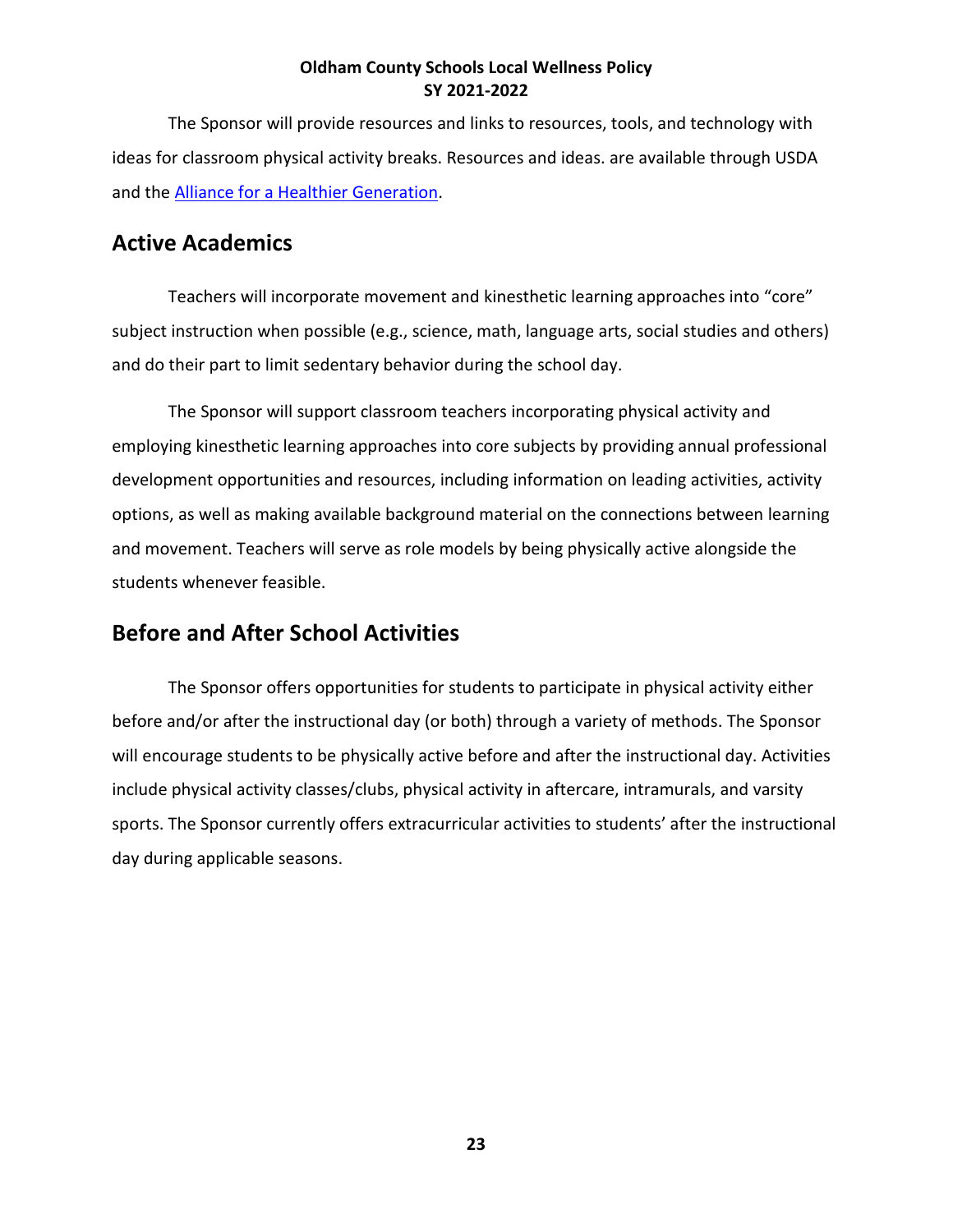# **Other Activities That Promote Student & Staff Wellness**

The Sponsor will integrate wellness activities across the entire school setting, not just in the cafeteria, other food and beverage venues and physical activity facilities. The Sponsor will coordinate and integrate other initiatives related to physical activity, physical education, nutrition and other wellness components so all efforts are complementary, not duplicative, and work towards the same set of goals and objectives promoting student well-being, optimal development and strong educational outcomes.

Sponsor is encouraged to coordinate content across curricular areas that promote student health, such as teaching nutrition concepts in mathematics, with consultation provided by the Sponsor's curriculum experts.

All efforts related to obtaining federal, state or association recognition for efforts, or grants/funding opportunities for healthy school environments will be coordinated with and complementary of the wellness policy. All sponsored events will adhere to the wellness policy guidelines. All sponsored wellness events will include physical activity and healthy eating opportunities when appropriate.

In addition, the Sponsor will achieve additional wellness activity goals, such as:

As appropriate, Sponsor shall support students', staffs', and parents' efforts to maintain a healthy lifestyle.

Students shall be allowed to bring and carry throughout the day approved water bottles filled with only water.

### **Community Engagement & Partnerships**

The Sponsor will develop relationships with community partners such as the local health department and local businesses in support of this wellness policy's implementation. Existing and new community partnerships and sponsorships will be evaluated to ensure that they are consistent with the wellness policy and its goals.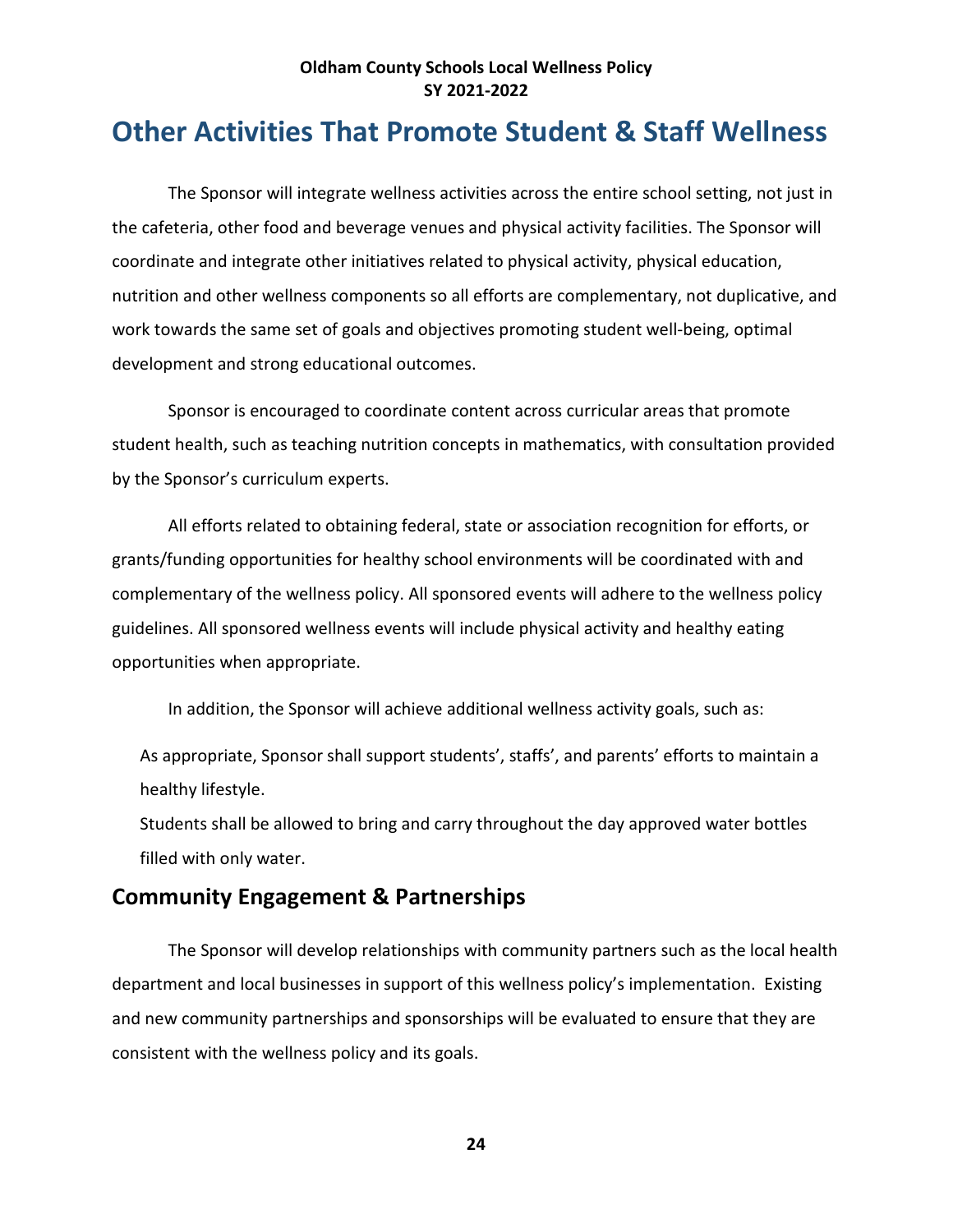The Sponsor will also promote to parents/caregivers, families, and the general community the benefits of and approaches for healthy eating and physical activity throughout the school year. Families will be informed and invited to participate in school-sponsored activities as offered and will receive information about any health promotion efforts.

The Sponsor will use electronic mechanisms (e.g., email or displaying notices on the Sponsor's website), as well as non-electronic mechanisms, (e.g., newsletters, presentations to parents or sending information home to parents), to ensure that all families are actively notified of opportunities to participate in school-sponsored activities and receive information about health promotion efforts.

# **Staff Wellness & Professional Learning Opportunities**

The SWG will have a staff wellness subcommittee that focuses on staff wellness issues, identifies and disseminates wellness resources and performs other functions that support staff wellness in coordination with human resources staff. The Sponsor will implement strategies to support staff in actively promoting and modeling healthy eating and physical activity behaviors, such as:

Application of Smart Snacks nutritional standards for foods and beverages in vending machines available to staff members.

Distribution of information to promote employee metal health awareness.

Administration of flu shots through Sponsor.

Encouragement of staff members to set medical appointments for screening for cancer, heart disease, diabetes, and other diseases.

The Sponsor promotes staff member participation in health promotion programs and will support programs for staff members on healthy eating/weight management that are accessible and free or low-cost.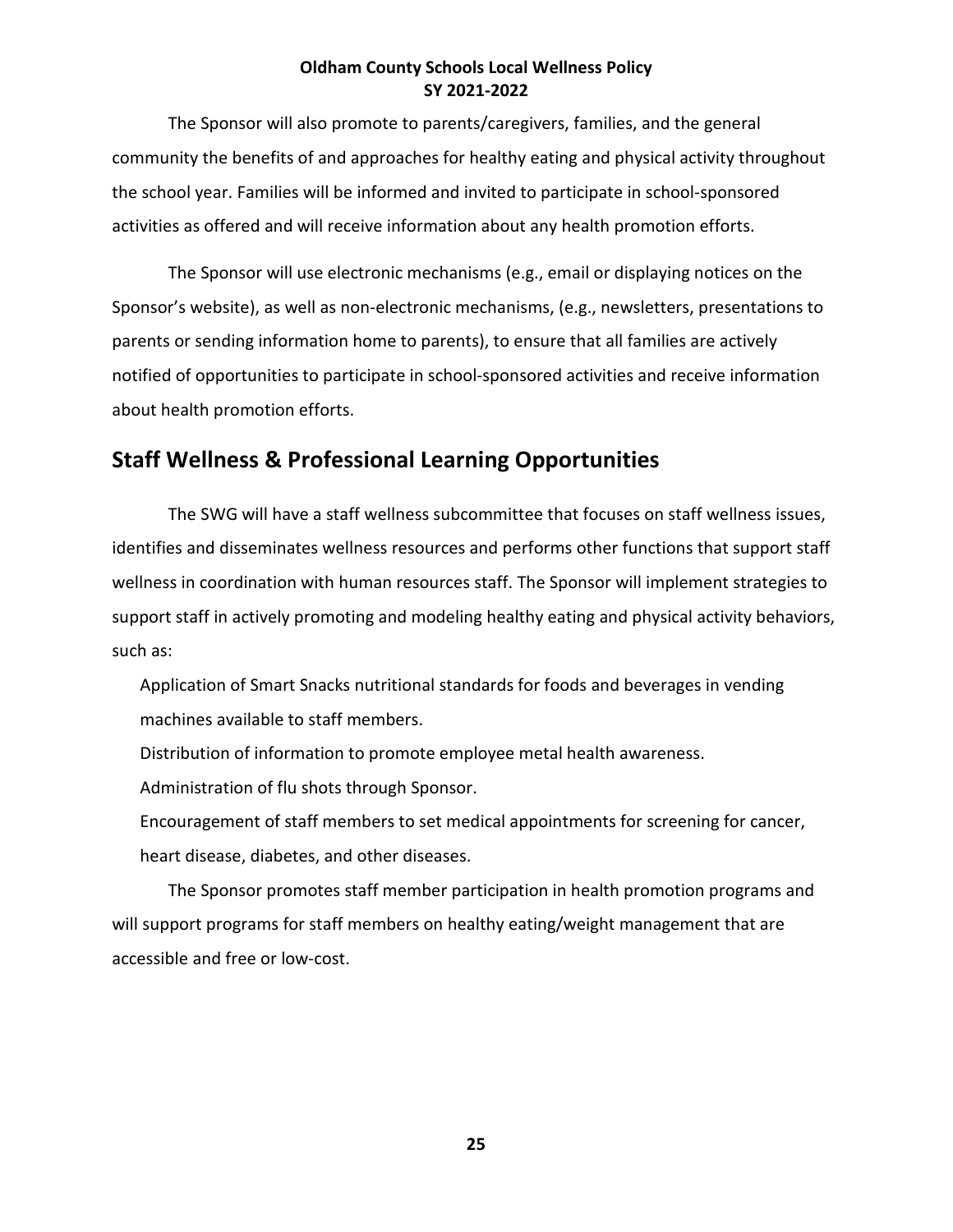# **VI. Policy Resources**

# **Public Law**

111-296 Healthy, Hunger-Free Kids Act of 2010

7 CFR Part 210

7 CFR Part 220

# **Kentucky Revised Statutes**

*KRS 158.850* Limitation on sale of retail fast foods in school cafeteria.

- *KRS 158.854* Administrative regulation specifying minimum nutritional standards for foods sold outside school lunch programs -- Restrictions upon sale of certain foods and beverages -- Waiver -- Definitions -- Exceptions.
- *KRS 160.345* Definitions -- Required adoption of school councils for school-based decision making -- Composition -- Responsibilities -- Personnel decisions -- Professional development -- Exemption -- Formula for allocation of school Sponsor funds -- Intentionally engaging in conduct detrimental to school-based decision making by board member, superintendent, Sponsor employee, or school council member -- Complaint procedure -- Disciplinary action -- Rescission of right to establish and powers of council -- Wellness policy.

*KRS 160.290* General powers and duties of board.

# **Kentucky School Boards Association (KSBA) Policies**

*BP 02.4241* School Council Policies (SBDM)

*BP 08.1346* Physical Education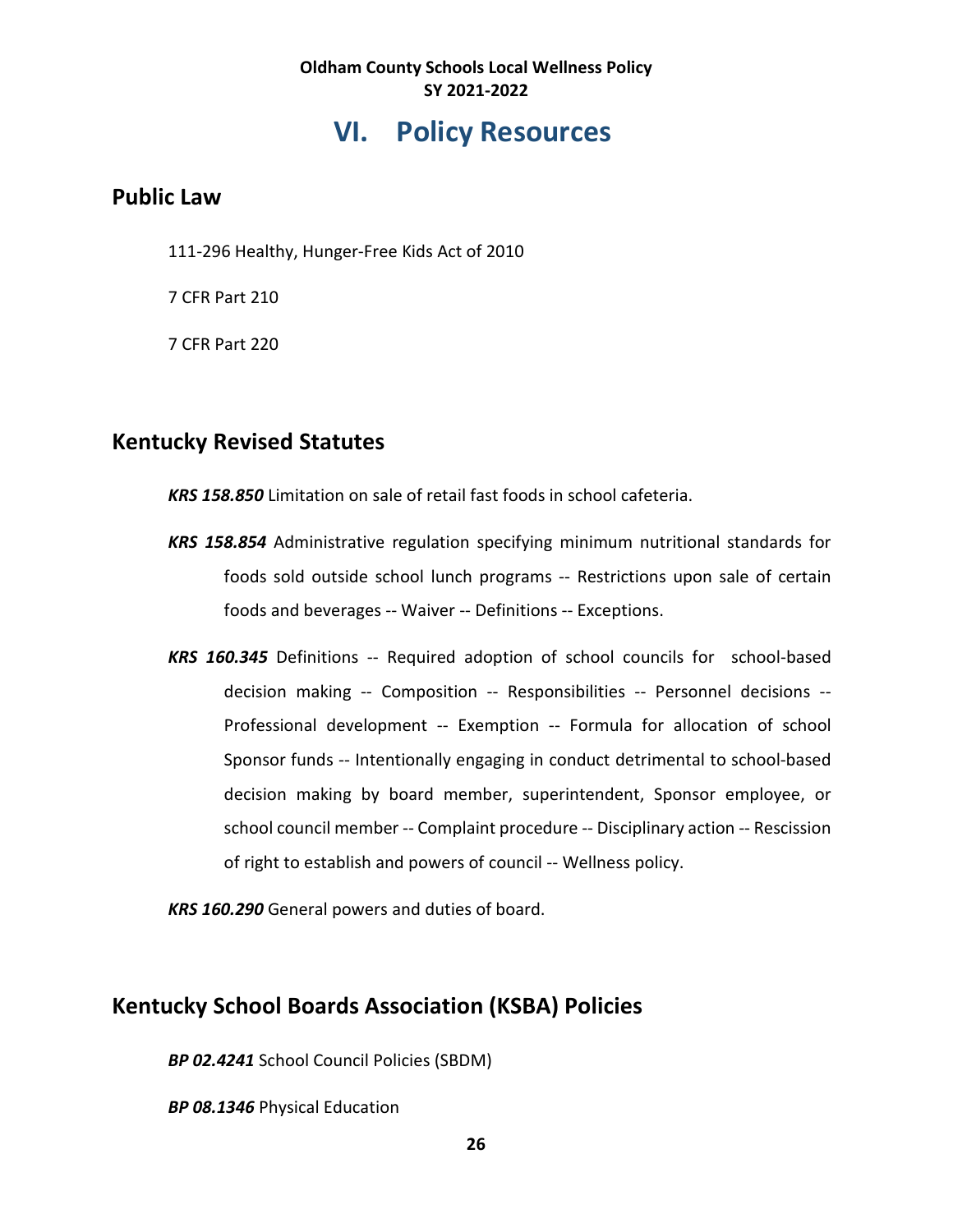*BP 07.1* Food/School Nutrition Services

*BP 07.12* Vending Machines

*BP 07.111* Competitive Foods

# **Kentucky Administrative Regulations**

*702 KAR 7:140* School calendar.

*702 KAR 6:090* Minimum nutritional standards for foods and beverages available on public school campuses during the school day; required nutrition and physical activity reports.